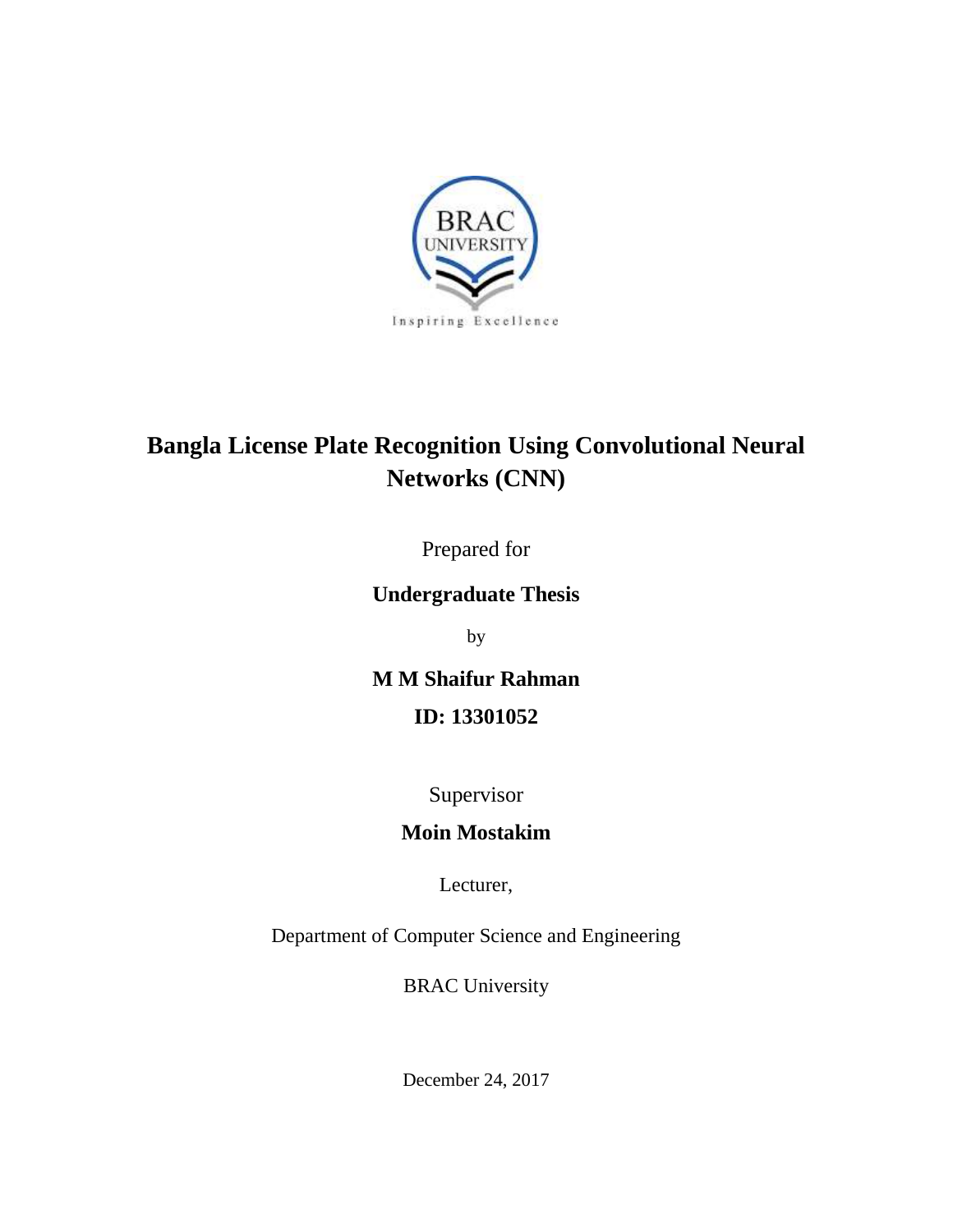## <span id="page-1-0"></span>**Declaration**

We declare that, this thesis report is our own work and has not been submitted for any other degree or professional qualifications. All sections of the paper that use quotes or describe an argument or concept developed by another author have been referenced in the reference section.

Moin Mostakim

\_\_\_\_\_\_\_\_\_\_\_\_\_

Supervisor

M M Shaifur Rahman

\_\_\_\_\_\_\_\_\_\_\_\_\_\_\_\_\_

Student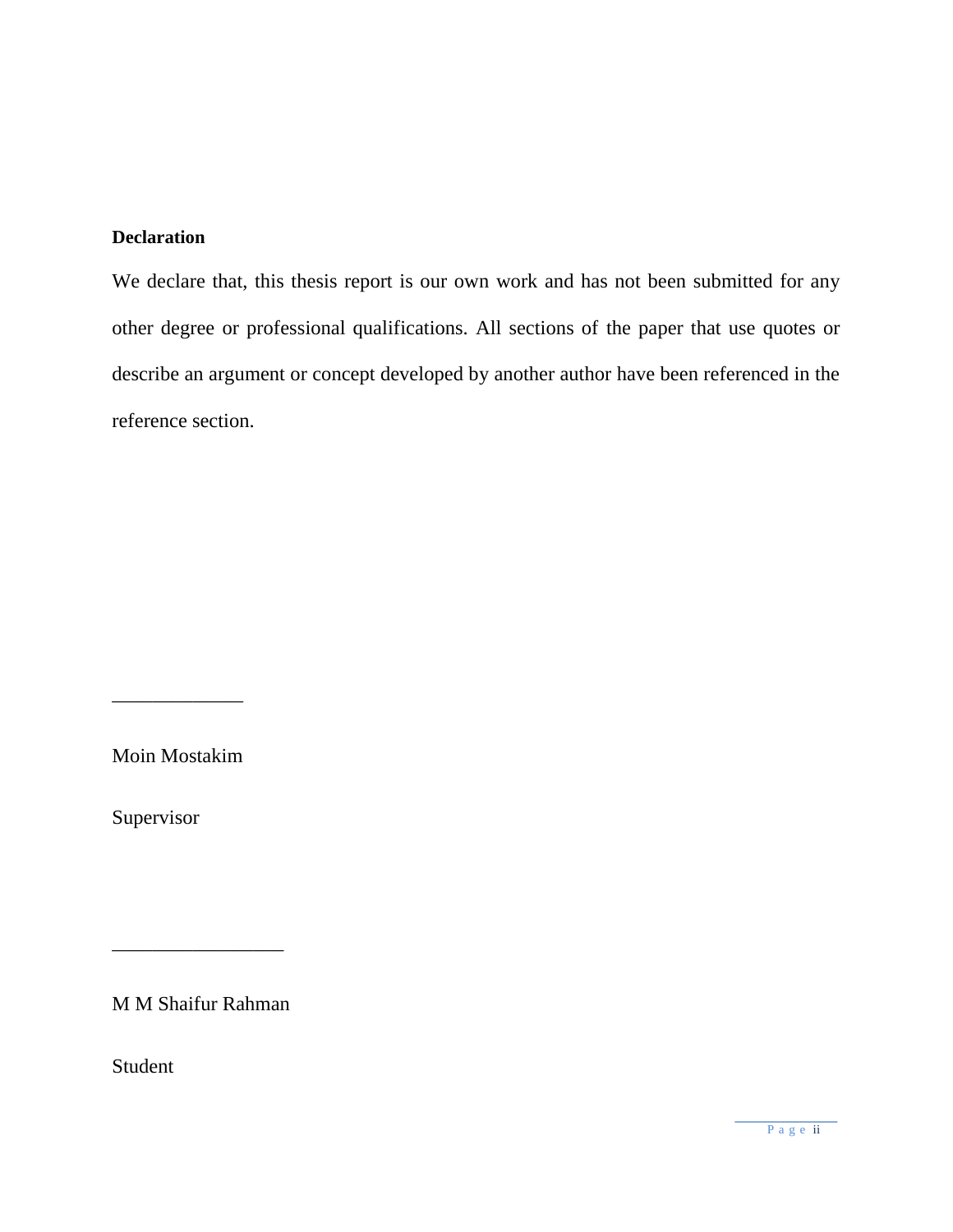#### <span id="page-2-0"></span>**Acknowledgement**

I am grateful to my supervisor, Moin Mostakim, for his encouragement, direction, immense support and valuable ideas throughout the work.

I am also hugely indebted to Zahangir Alom, lecturer (on leave) of BRAC University (currently PhD Candidate in University of Dayton, Ohio) for sharing his valuable ideas and experiences, which helps me to make right choices in implementation phase.

I am thankful to all whom in one way or another contributed in the completion of this thesis.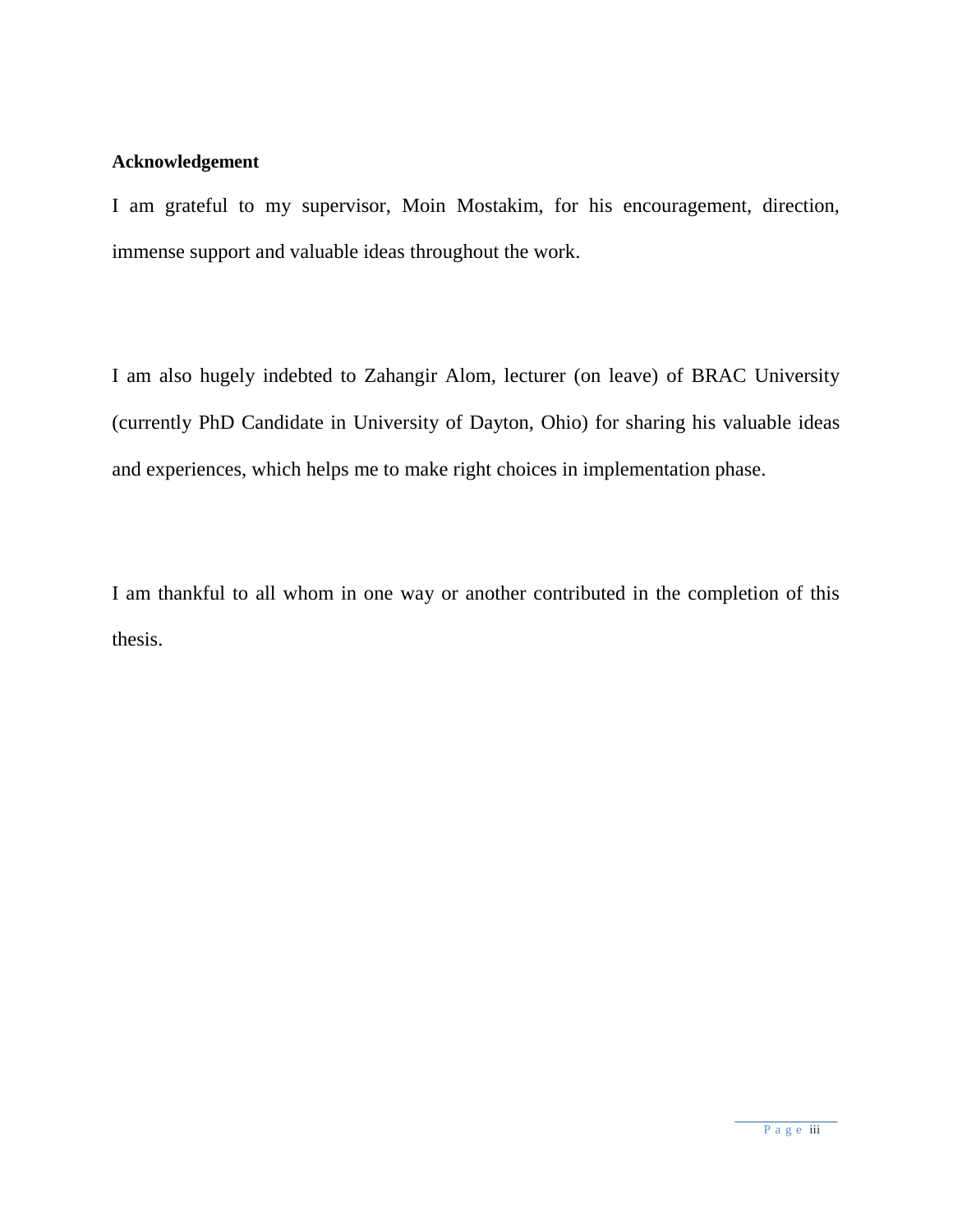#### **Abstract**

In the last few years, the deep learning technique in particular Convolutional Neural Networks (CNNs) are using massively in the field of computer vision and machine learning. This deep learning technique provides state-of-the-art accuracy in different classification task on different benchmarks such as MNIST, CIFAR-10, CIFAR-100, ImageNet [1, 2]. However, there are a lot of research has been conducted for Bangla License plate recognition in last decade. None of them are used to deploy a physical system for Bangla license plate recognition system because of their poor recognition accuracy. In this thesis, we would like implement CNNs based Bangla license plate recognition system with better accuracy that can be used for different purposes like: roadside assistance, automatic parking lot management system and so on.

**Keywords:** Convolutional Neural Networks (CNN), Bangla License Plate, License Plate Recognition, Neural Network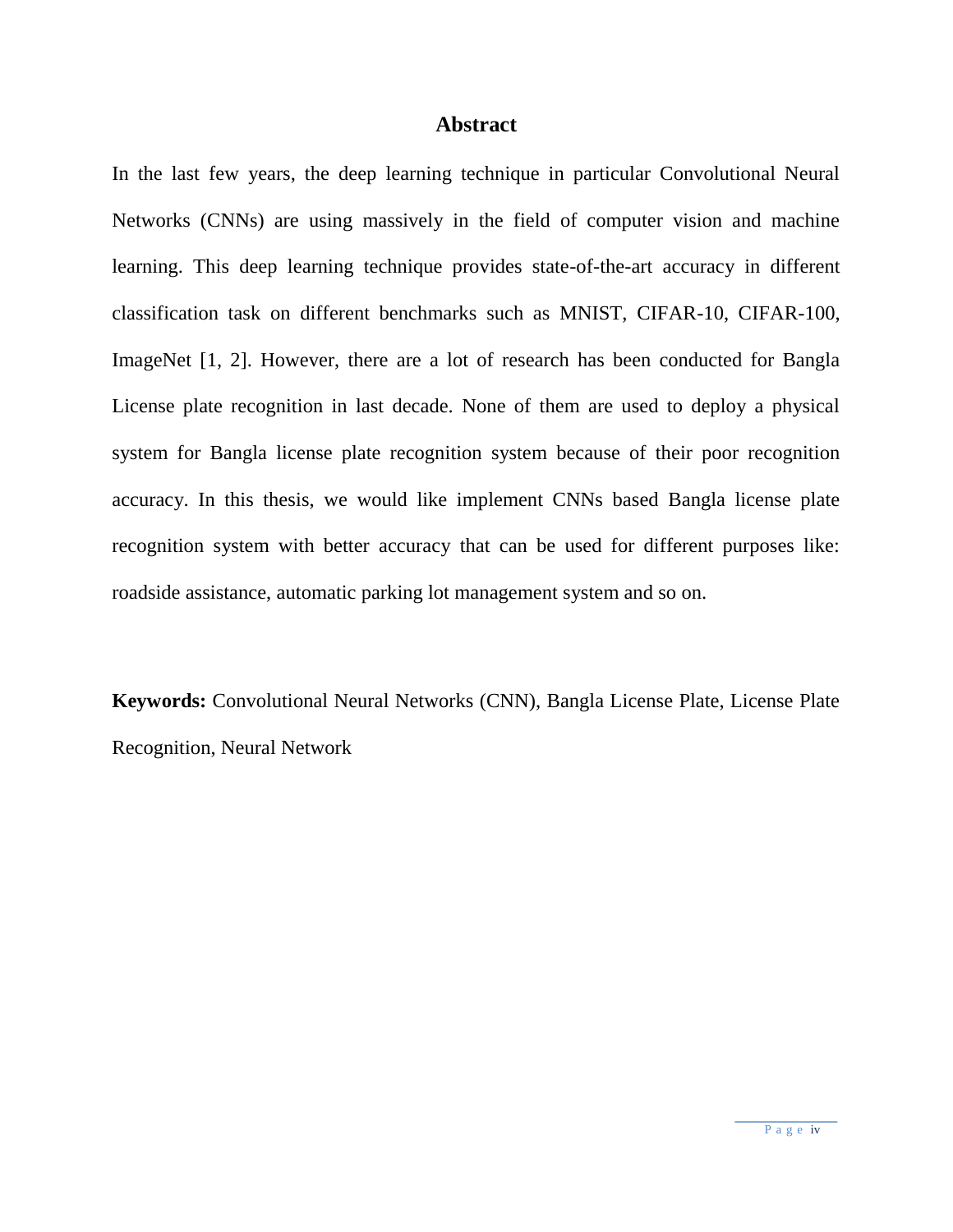# **Table of Contents**

| $\mathbf{I}$ . |  |  |  |  |  |
|----------------|--|--|--|--|--|
| 1.1            |  |  |  |  |  |
| 1.2            |  |  |  |  |  |
| 1.3            |  |  |  |  |  |
| II.            |  |  |  |  |  |
|                |  |  |  |  |  |
|                |  |  |  |  |  |
|                |  |  |  |  |  |
| Ш.             |  |  |  |  |  |
|                |  |  |  |  |  |
|                |  |  |  |  |  |
|                |  |  |  |  |  |
|                |  |  |  |  |  |
|                |  |  |  |  |  |
|                |  |  |  |  |  |
| IV.            |  |  |  |  |  |
| 4.1            |  |  |  |  |  |
| 4.2            |  |  |  |  |  |
| 4.3            |  |  |  |  |  |
|                |  |  |  |  |  |
| VII.           |  |  |  |  |  |
|                |  |  |  |  |  |
|                |  |  |  |  |  |
|                |  |  |  |  |  |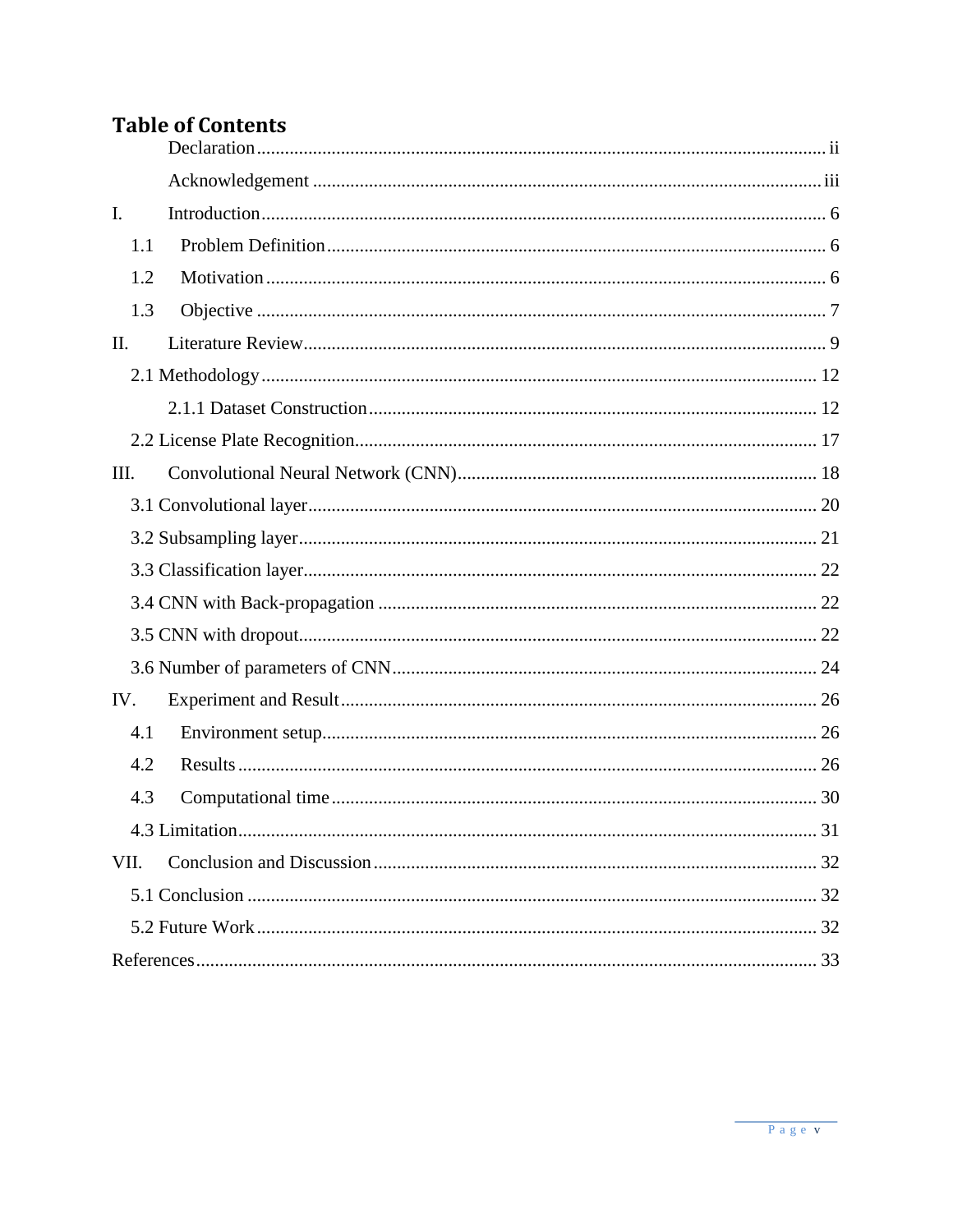#### **I. Introduction**

#### <span id="page-5-1"></span><span id="page-5-0"></span>**1.1 Problem Definition**

License plate recognition systems are tremendous asset for traffic, parking, toll management and cruise control applications [3]. When it comes to security monitoring and management of any place or region, LPR systems can be used as a tracking aid to serve as eyes for the security team. In the context of safety and law enforcement, LPR systems play a vital role in border surveillance, physical intrusion and safeguarding [4-7]. Many kinds of LPR systems are developed using various intelligent computational techniques to obtain accuracy and efficiency [7]. License plate is a principle identification means for any vehicle. Nevertheless, considering fraud circumstances like alteration and replacement, LPR systems are correlated with intelligence mechanism for robustness [8].

## <span id="page-5-2"></span>**1.2 Motivation**

The task of recognition has always been easy for human beings where for the machine it is one of the sophisticated things to do. To us, vision appears to be simple, yet actually, we are processing around 60 images in every second with millions of pixels in each image. The truth is, a big part of our brain is busy doing this processing which makes it clear that this processing is a very hard thing to do for our brain. Moreover, teaching a machine to see like we do is an extremely difficult errand, not just because it is difficult to make a machine understand all the technical stuff, but since we do not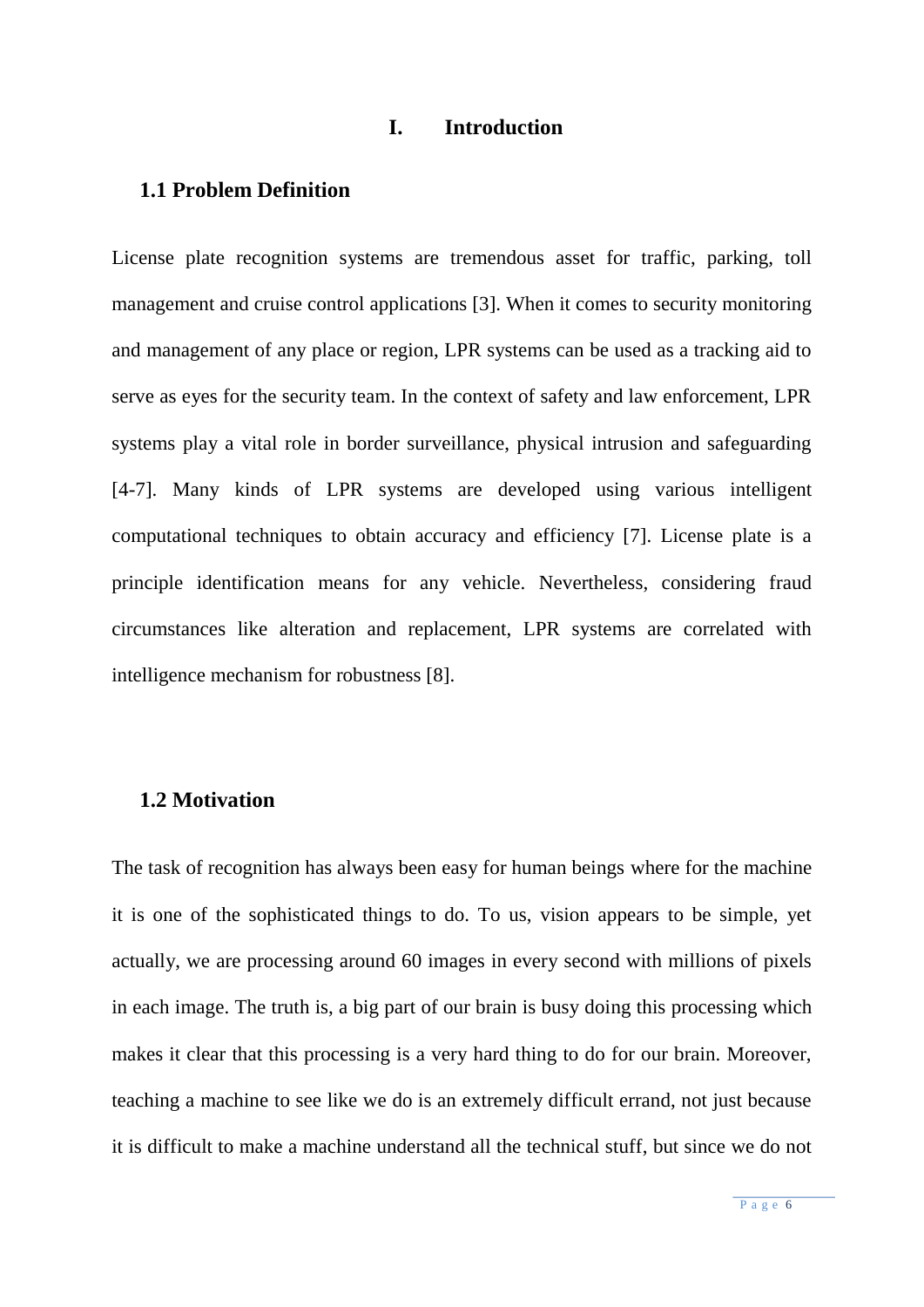know actually how it happens as the entire process is done by the central nervous system. When we see an object reflection of light from that object enters our retina and after doing some elementary analysis it is passed to the brain where the visual cortex analyses the image in a more detailed manner. This process happens in a fraction of a tiny second almost subconsciously. Though all the difficulties we human being have managed to developed a lot in the field of computer vision and we have been able to teach machines the way to seeing a thing. Nowadays machines can classify objects near to human level which can solve many problems we face in our day to day life.

Our thesis is dedicated to increasing the performance of Bangla license plate recognition.

#### <span id="page-6-0"></span>**1.3 Objective**

In computer vision, image segmentation is the way of segmenting a digital image into multiple sets of pixels called super pixel. The main objective of image segmentation is to simplify the image into something which is meaningful and easier to analyze. Objects and boundaries such as line, curve etc. are located by image segmentation. A label is assigned to each pixel so that the pixels having the same label share certain characteristics. The result of semantic segmentation is set of segments which cover the image entirely. With respect to same characteristics or computed property such as color, intensity or texture each of the pixel in a region is similar. The region which is adjacent is different with respect to same characteristics. Our research is based on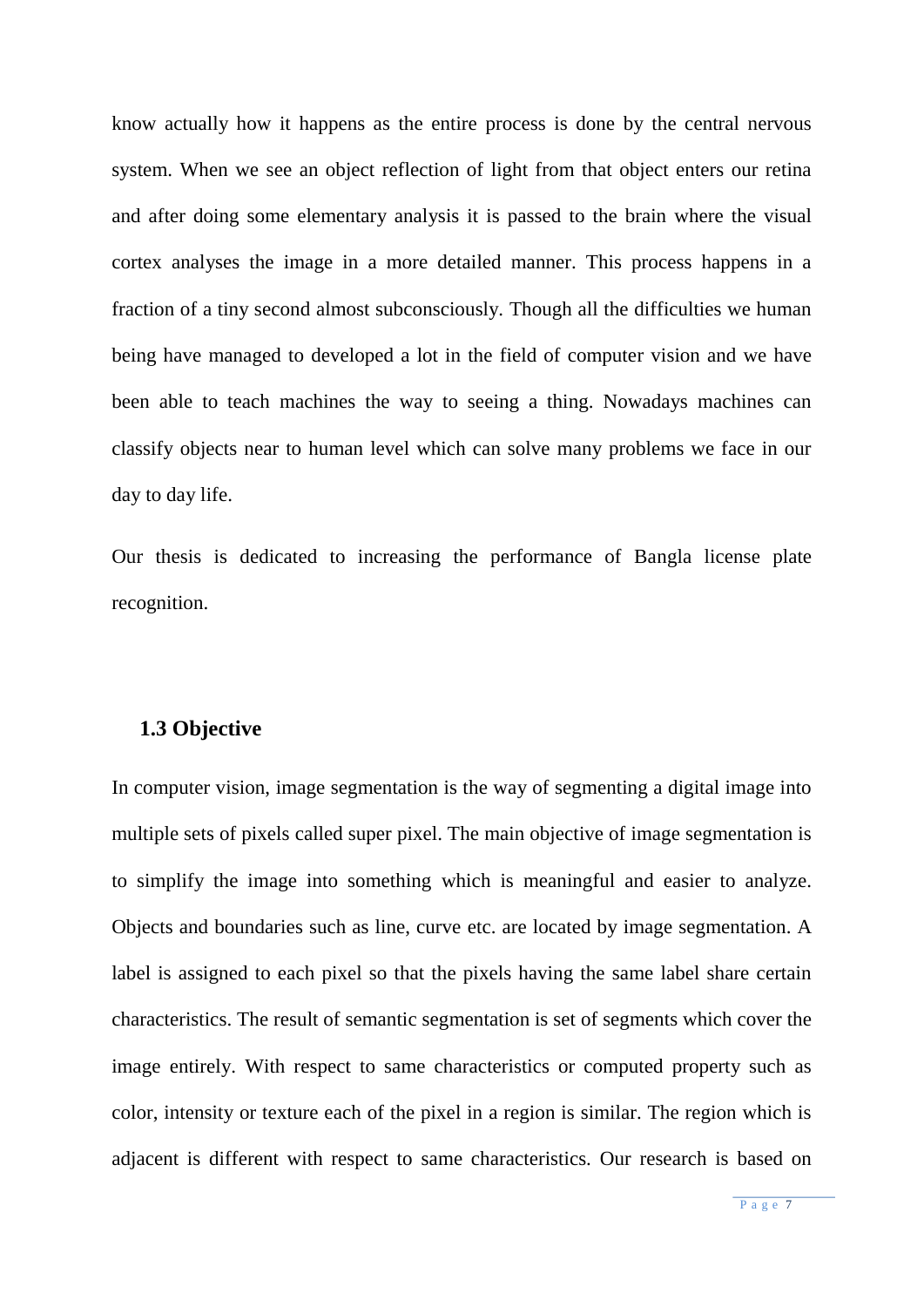pixel level image segmentation. The convolutional neural network has become popular for recognition tasks. We took a six layer convolutional neural network [9] which is a latest state of art in Bangla handwritten digit recognition. Our training was performed with 1750 (One thousand seven hundred and fifty) datasets and tested with 350 (three hundred fifty) sample sets.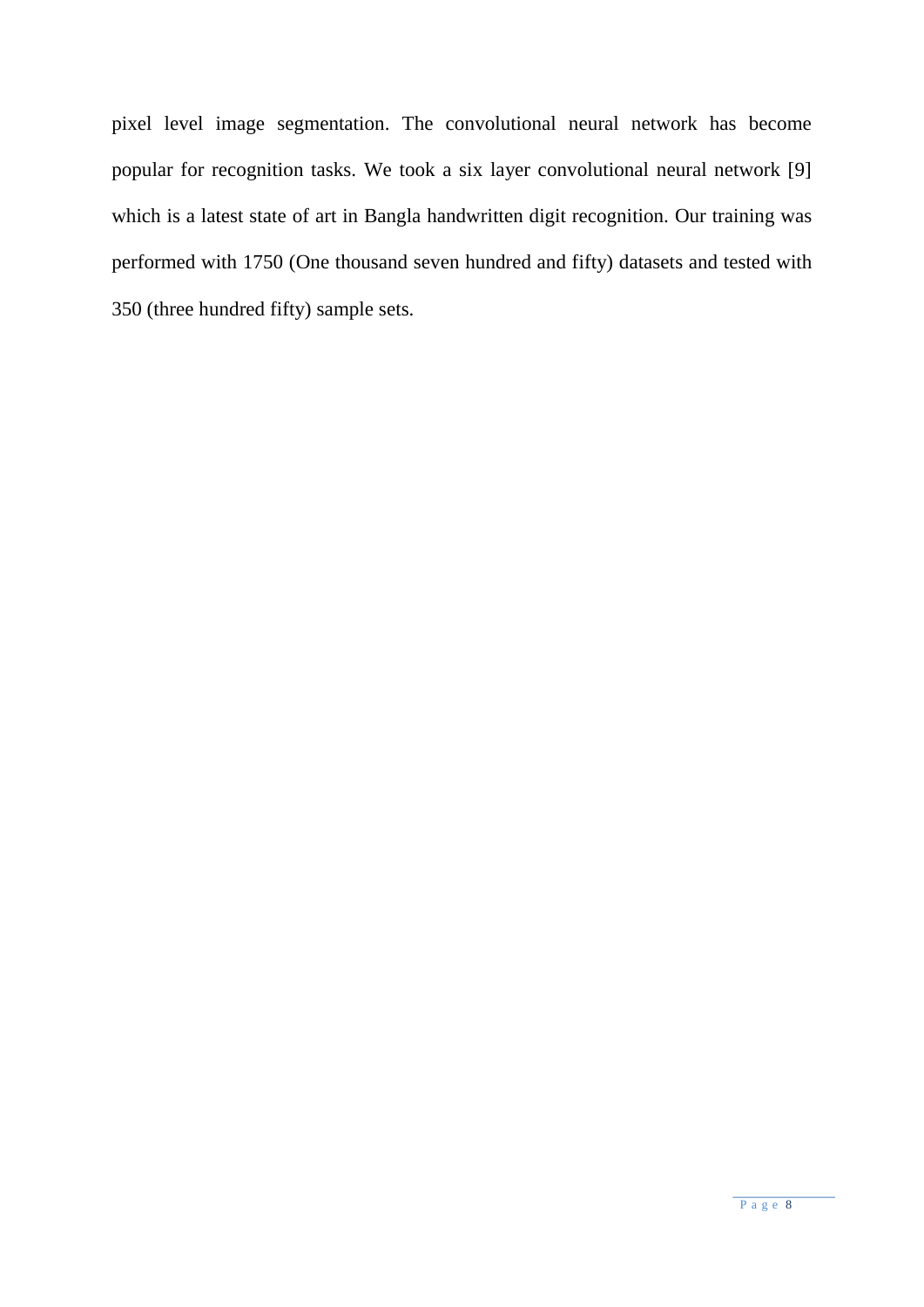#### **II. Literature Review**

<span id="page-8-0"></span>Yu. A. Bolotova, A. A. Druki and V. G. Spitsyn, proposed a system based on calibrated dual-camera device which is used to detect license plate of moving vehicles one of them are fixed camera and another one is pan-tilt-zoom camera. This device not only tracks multiple targets but also gets the license plate images with high quality. A convolutional neural network (CNN) is designed to be a detector and a character classifier for efficiently locating the regions of license plates and recognizing the alphabets on them [10]. G. R. Goncalves, D. Menotti and W. R. Schwartz worked on OCR approach which is based on convolutional networks (CNN) is used in License plate recognition. In this approach, the architecture of the CNN is chosen from thousands of random possibilities and its filter weights are set at random and normalized to zero mean and unit norm. Linear support vector machine (SVM) with features extraction is used in this CNN [11].R. A. Baten, Z. Omair and U. Sikder implement an unique system using "Matra" concept. "Matra" is a feature of Bangla script is used to develop a Bangla License Plate reader. In this proposed model they segmented each word as single connected components and later recognized through template matching of words [12]. J. Pyo, J. Bang and Y. Jeong develop a CNN which is used to detect Vehicle Recognition. In their proposed architecture first moving car is localized by frame difference, the resultant binary image is used to detect the frontal view of a car by symmetry filter, the detected frontal view is used to train and test the CNN[13]. P Wongta, T. Kobchaisawat and T. H Chalidabhongse in their conference paper described a CNN which is used in multi-oriented Thai-text localization in natural scene images. In this research, text confidence maps are constructed by using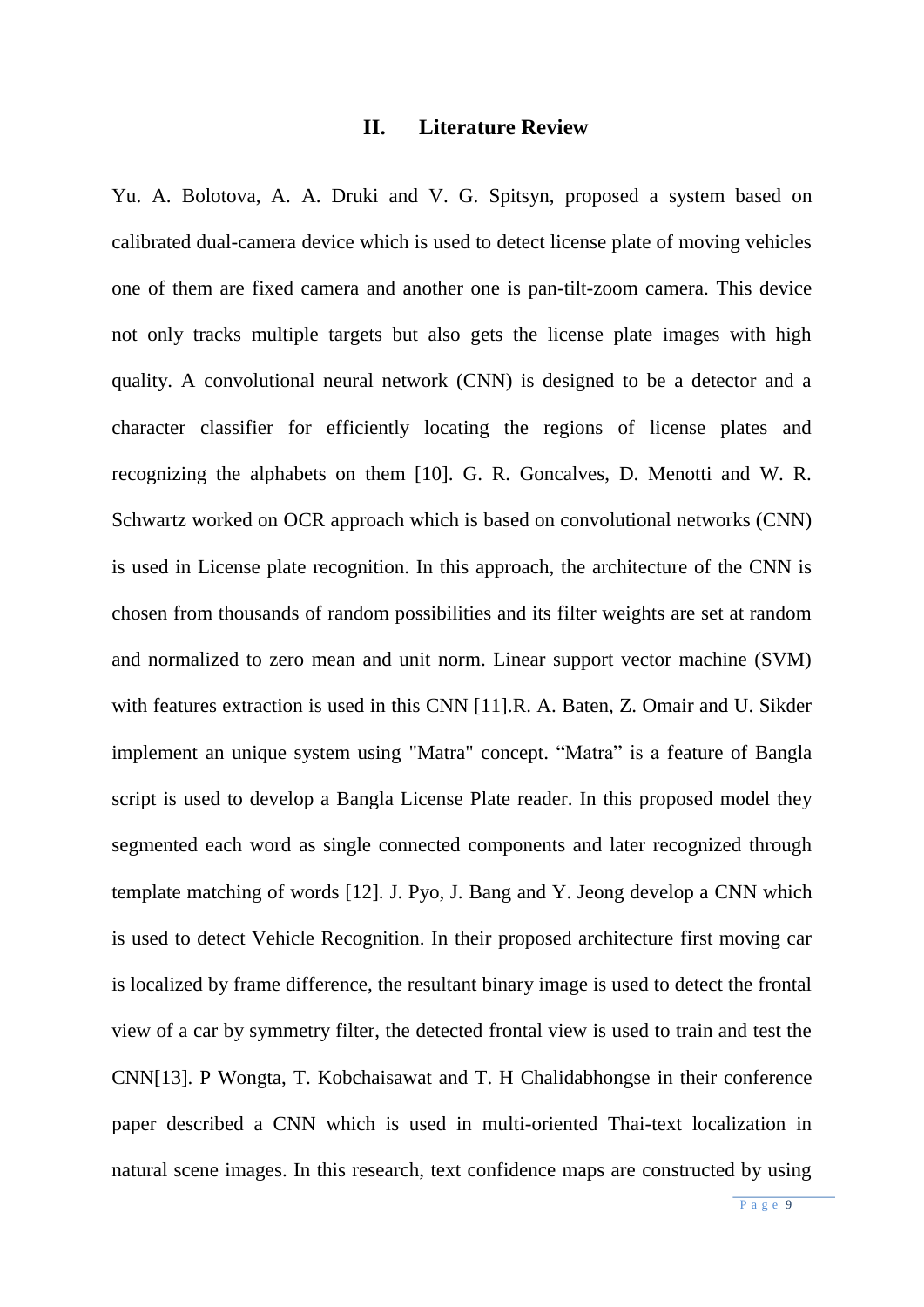specially trained CNN text detector on multi-scaled images. The multi-scaled text confidence maps are merged to produce original input size text confidence map. By using Thai text characteristics, text line hypothesis is generated from a merged text confidence map. Finally, the post-processing techniques and Thai text characteristic analysis are performed to acquire text [14].O. Bulan, V. Kozitsky, P. Ramesh and M. Shreve worked on Automated license plate recognition (ALPR) is using deep localization which is actually a strong convolutional neural network (CNN). Segmentation and Optical Character recognition (OCR) is jointly using a probabilistic inference method based on (Hidden Markov models) HMMs [15]. J. Lwowski and his research team's approach was secure cloud-based deep learning license plate recognition system (LPRS). Their proposed LPRS was for smart cities which were developed based on deep convolutional neural network. In this proposed model authors used NVIDIA GPUs high performance cloud servers which was pretty much costly [16-18]. A built-in system was implemented with a GPU in order to recognize the license plate number without detection line. The deep-learning network to recognize the license plate number of the vehicle uses relatively simple AlexNet. Jetson TX1 board was used as it is low cost standalone embedded system specialized device [19].P. Zemcik and his team did a work focused on recognition of license plates in low resolution and low quality images. The authors present a methodology for collection of real world (non-synthetic) Data set of low quality license plate images with ground truth transcriptions. Their approach to the license plate recognition is based on a Convolutional Neural Network which holistically processes the whole image, avoiding segmentation of the license plate characters. Evaluation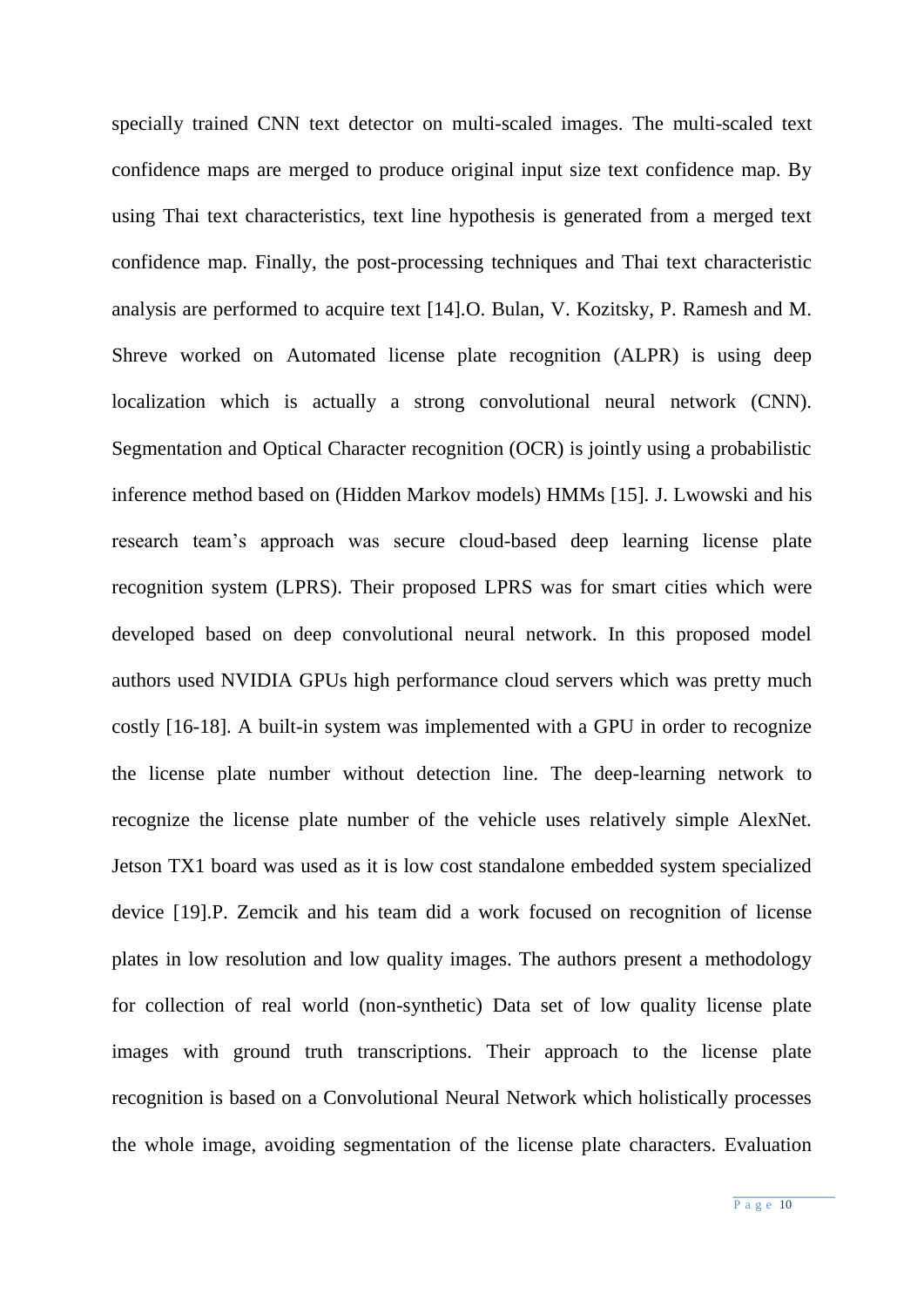<span id="page-10-0"></span>results on multiple datasets show that their method significantly outperforms other free and commercial solutions to license plate recognition on the low quality data. To enable further research of low quality license plate recognition, they also make the datasets publicly available [20].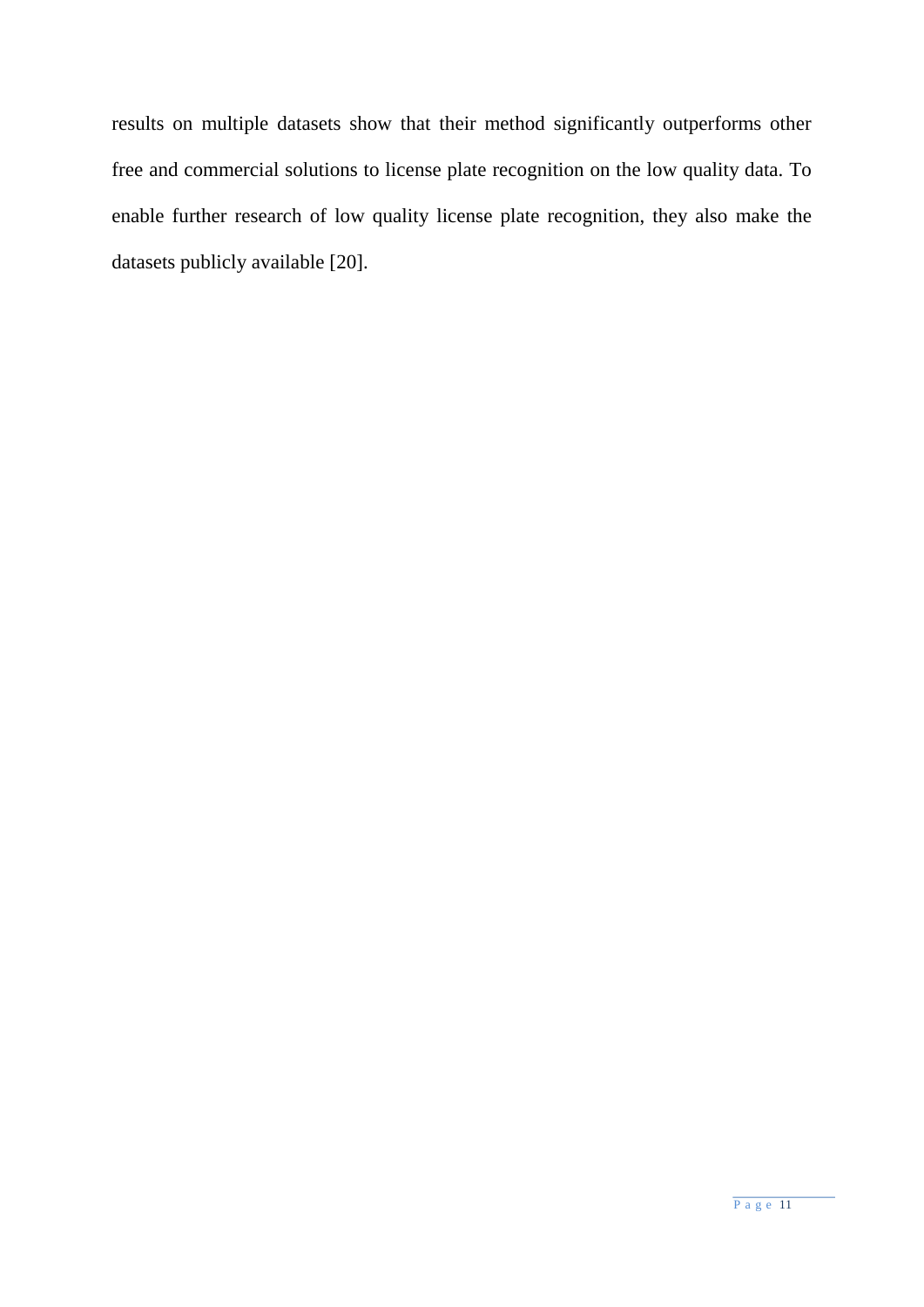# **2.1 Methodology**

# <span id="page-11-0"></span>**2.1.1 Dataset Construction**

*Data Acquisition*: We captured nearly three thousand images of license plate. All the images were captured by 12 megapixel camera to ensure better image quality. Images were captured from different locations in Dhaka city which includes indoor parking, outdoor parking, running vehicle from road, vehicle. Images were captured in different condition to make the samples standard. Among the captured images only clearly visible license plate images were taken as primary data to ensure our train dataset more accurate. Images were captured from different angle, time and throughout the year. Figure  $1(a)$ ,  $1(b)$ , and  $1(c)$  show original images.



Figure 1(a): Image from Roadside Parking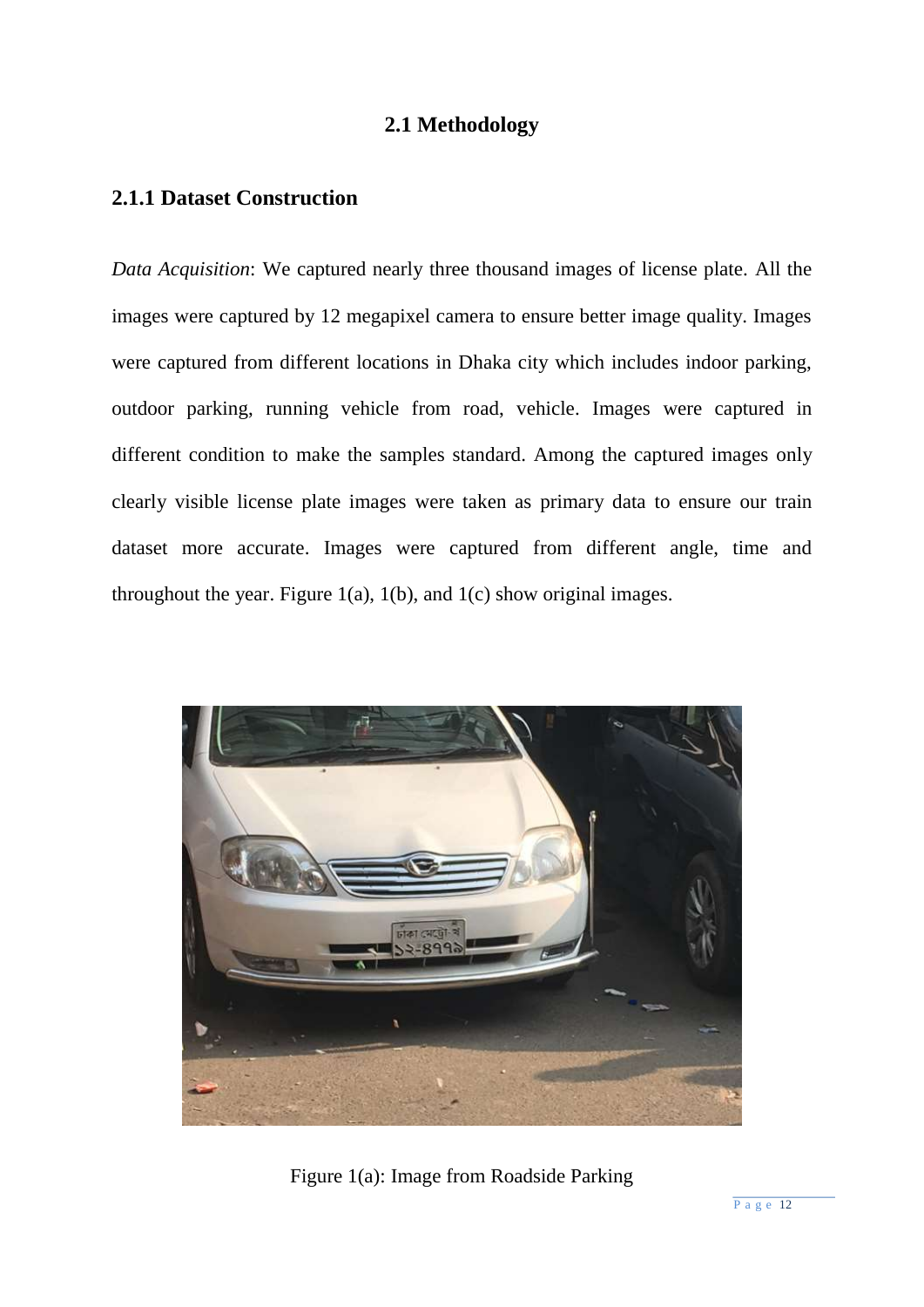

Figure 1(b): Running vehicle Image from Road



Figure 1(c): Image from Roadside Parking

*Data Post Processing*: License plate was cropped from the main image first; lately digits and characters were sliced in 32pixels by 32 pixels each. That's how all the train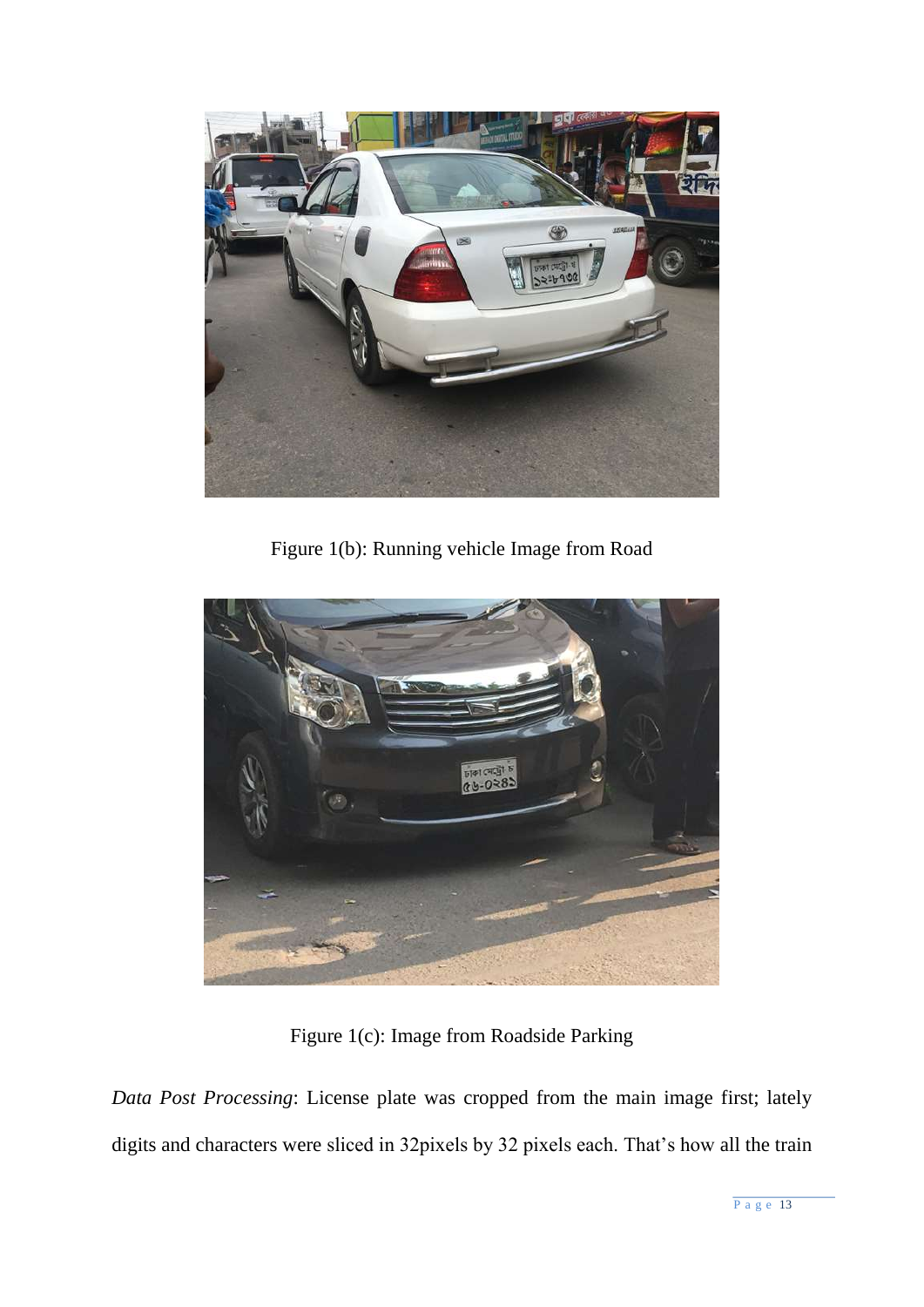set data was prepared. Figure-1(d) shows some of our cropped images of license plate from captured images.



Figure 1(d): Cropper License Plate (LP)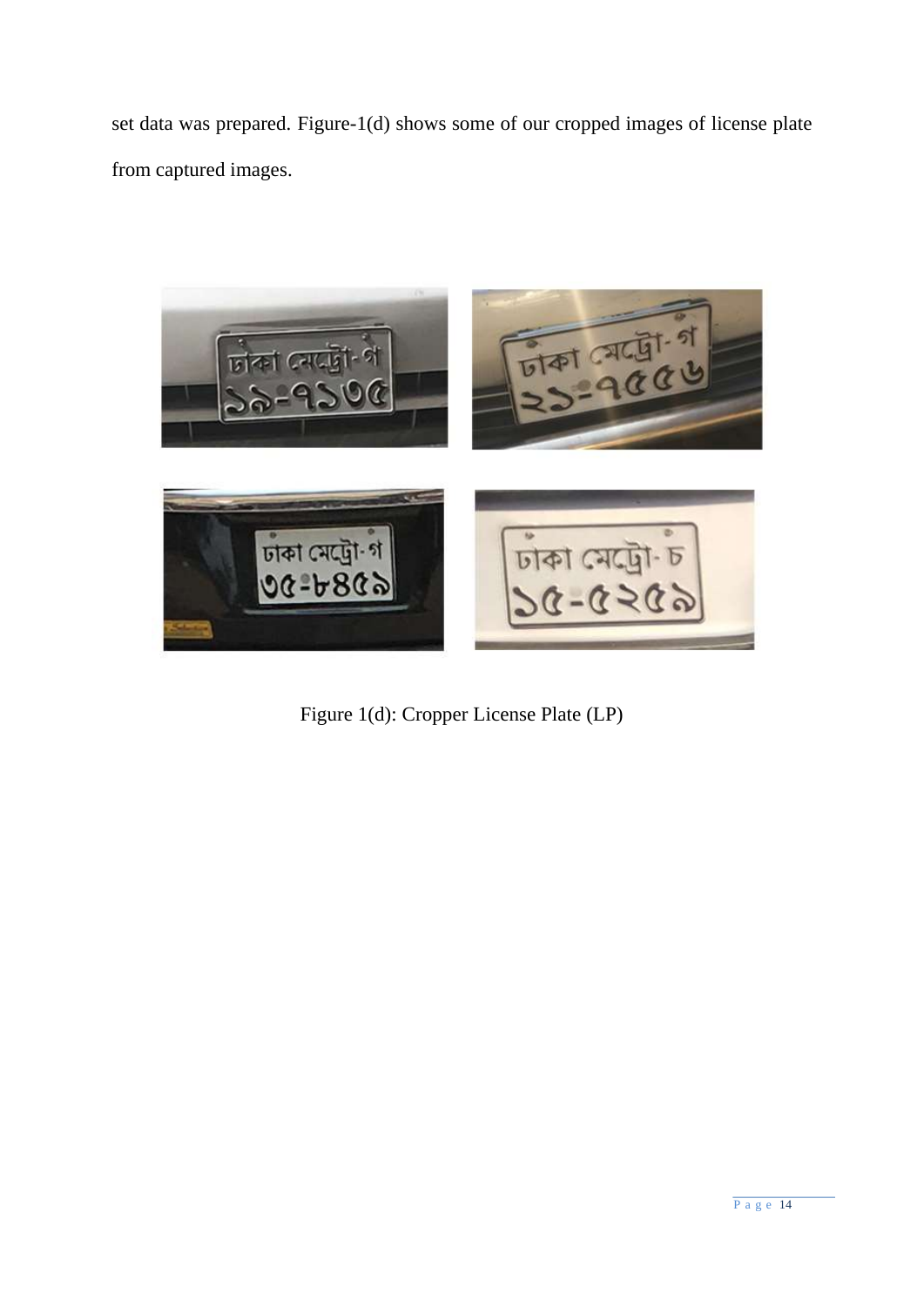In figure-1(e), figure-1(f), figure-1(g) shows sample dataset which we used to train our convolutional neural network (CNN).



Figure-1(e): Sample Dataset



Figure-1(f): Sample Dataset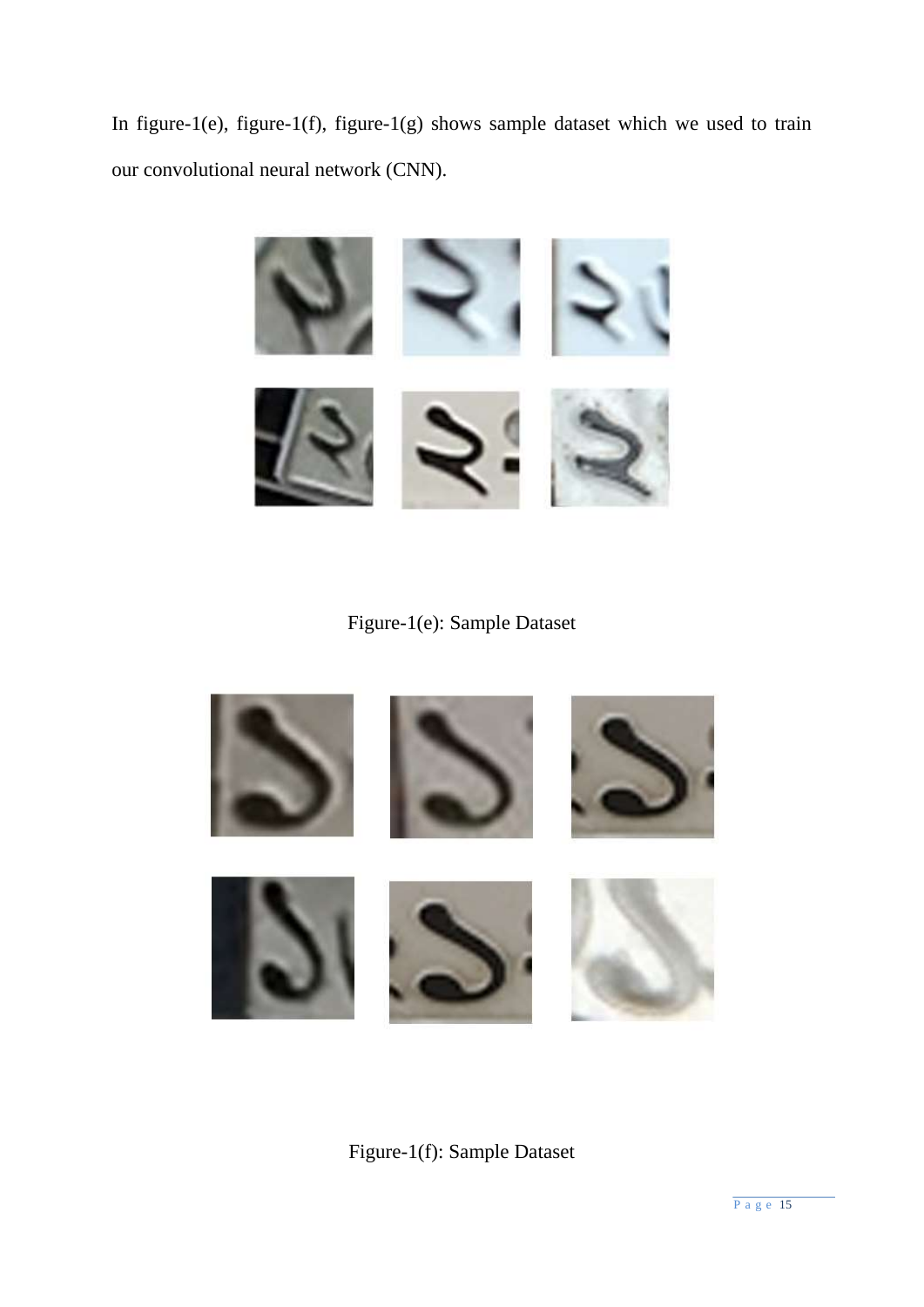

# Figure 1(g): Sample Dataset

The whole process of data acquisition and dataset preparation is shown in figure-1(h)



Figure-1(h): Data acquisition and dataset preparation process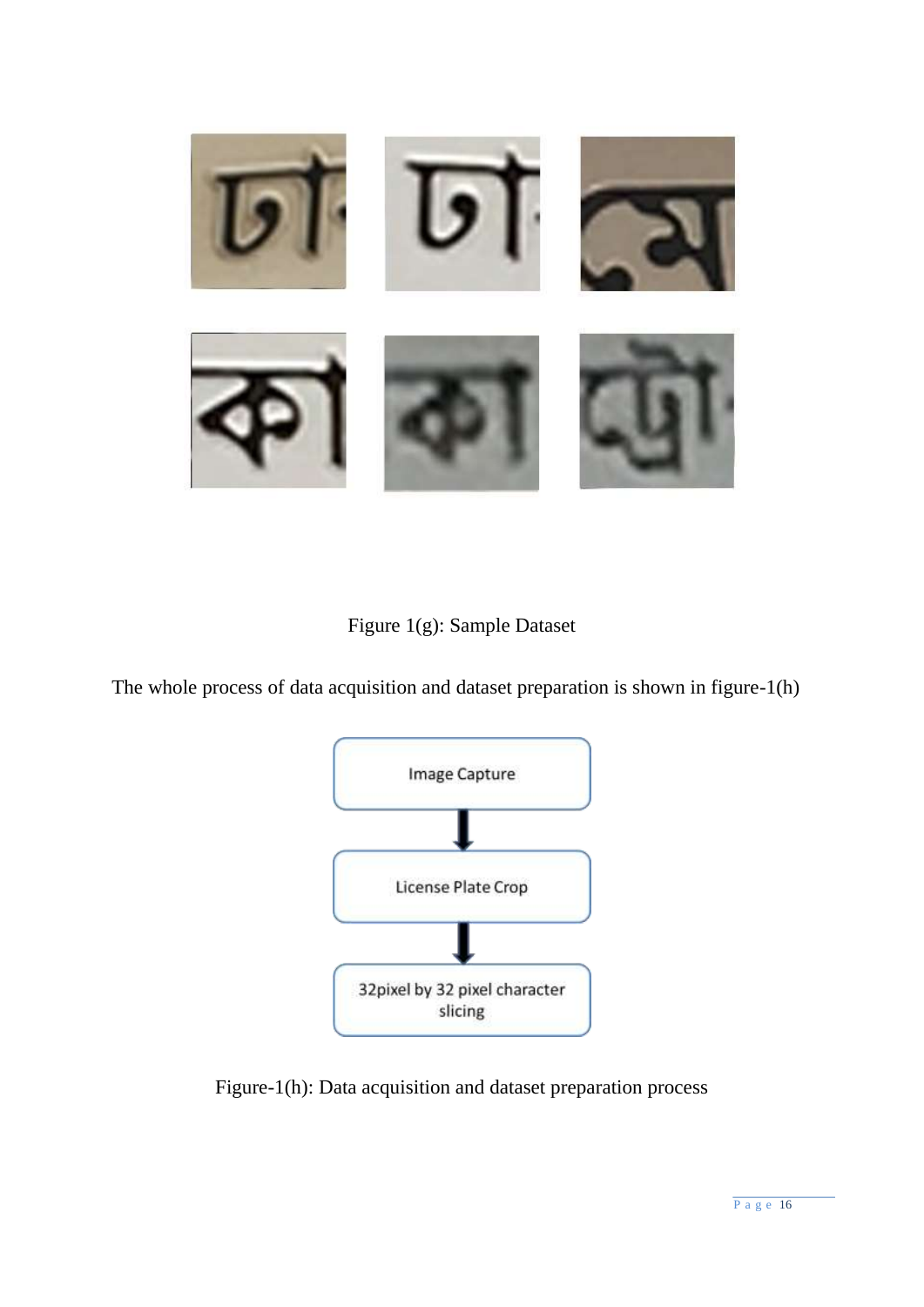# <span id="page-16-0"></span>**2.2 License Plate Recognition**



Workflow of our system is illustrated in figure Figure-1(i). At first The CNN was

Figure-1(i): System Workflow

trained with prepared dataset of sixteen different classes which actually consists of zero to nine and some Bangla letter we found in license plate. We prepare total one thousand and nine hundred dataset where each class has at least more than one hundred numbers of samples. Training of Bangla License Plate Recognition System (BLPRS) Convolutional Network was performed with different number of datasets. We divide the dataset into train set and test set in different fold like 70% data is used to train 30% to test then again 80% to train and 20% to test 90% to train and 10% of data to test for comparing the performance of the system. Test images were taken randomly from test set to perform testing from 30%, 20% 10% respectively.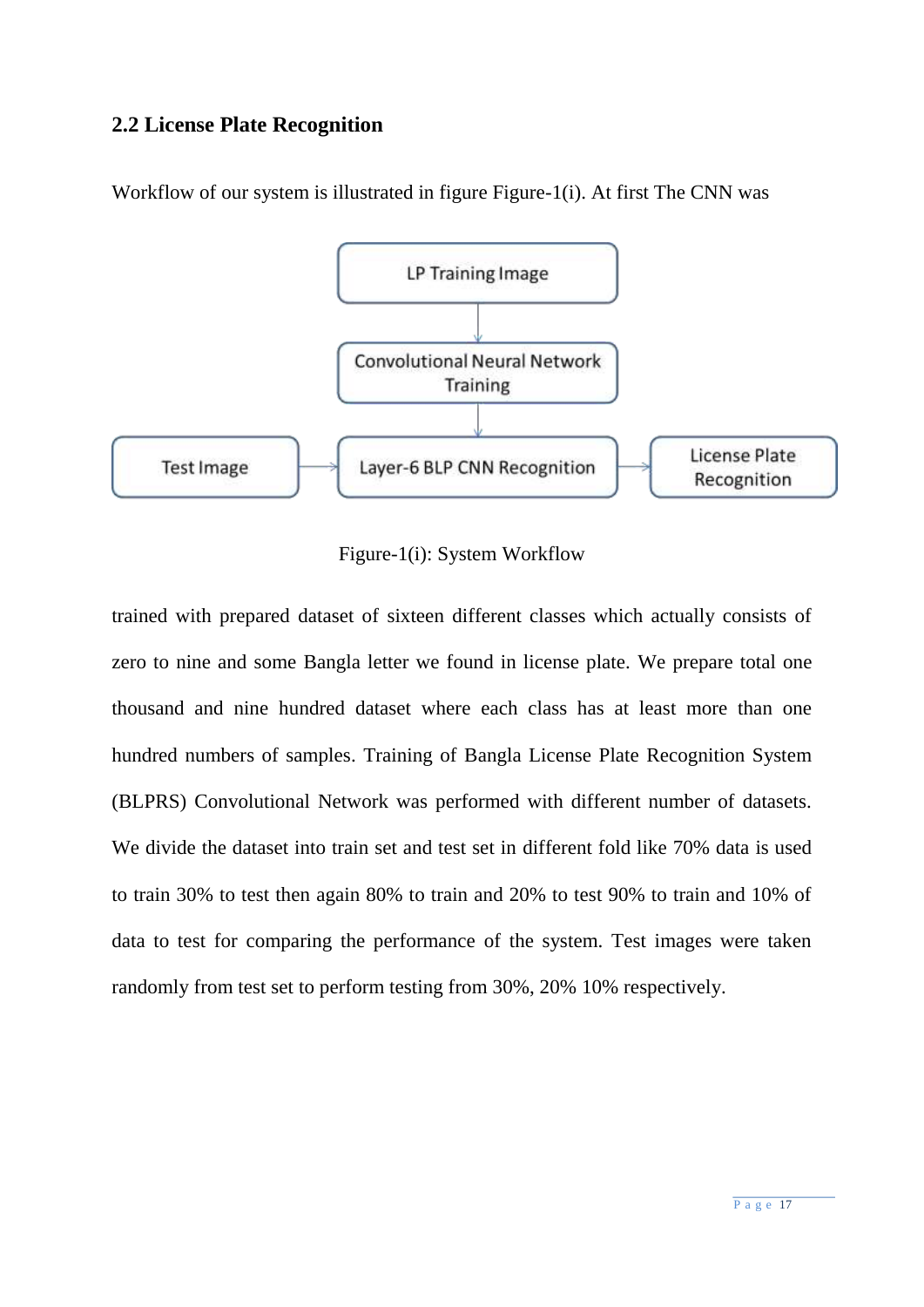#### **III. Convolutional Neural Network (CNN)**

<span id="page-17-0"></span>The CNN structure was first time proposed by Fukushima in 1980 (Fukushima, 1980)[21]. However, it has not been widely used because the training algorithm was not easy to use. In 1990s, LeCun et al. applied a gradient-based learning algorithm to CNN and obtained successful results (LeCun et al., 1998a)[22]. After that, researchers further improved CNN and reported good results in pattern recognition. Recently, Cirean et al. applied multi-column CNNs to recognize digits, alphanumerics, traffic signs, and the other object class (Ciresan & Meier, 2015; Ciresan et al.,2012)[23-24]. They reported excellent results and surpassed conventional best records on many benchmark databases, including MNIST (LeCun et al., 1998b)[25] handwritten digits database and CIFAR-10 (Krizhevsky & Hinton, 2009)[26]. In addition to the common advantages of DNNs, CNN has some extra properties: it is designed to imitate human visual processing, and it has highly optimized structures to learn the extraction and abstraction of two dimensional (2D) features. In particular, the max-pooling layer of CNN is very effective in absorbing shape variations. Moreover, composed of sparse connection with tied weights, CNN requires significantly fewer parameters than a fully connected network of similar size. Most of all, CNN is trainable with the gradient-based learning algorithm, and suffers less from the diminishing gradient problem. Given that the gradient-based algorithm trains the whole network to minimize an error criterion directly, CNN can produce highly optimized weights. Recently, deep CNN was applied for Hangul handwritten character recognition and achieved the best recognition accuracy (Kim & Xie, 2014)[27]. Figure 2 shows an overall architecture of CNN that consists with two main parts: feature extraction and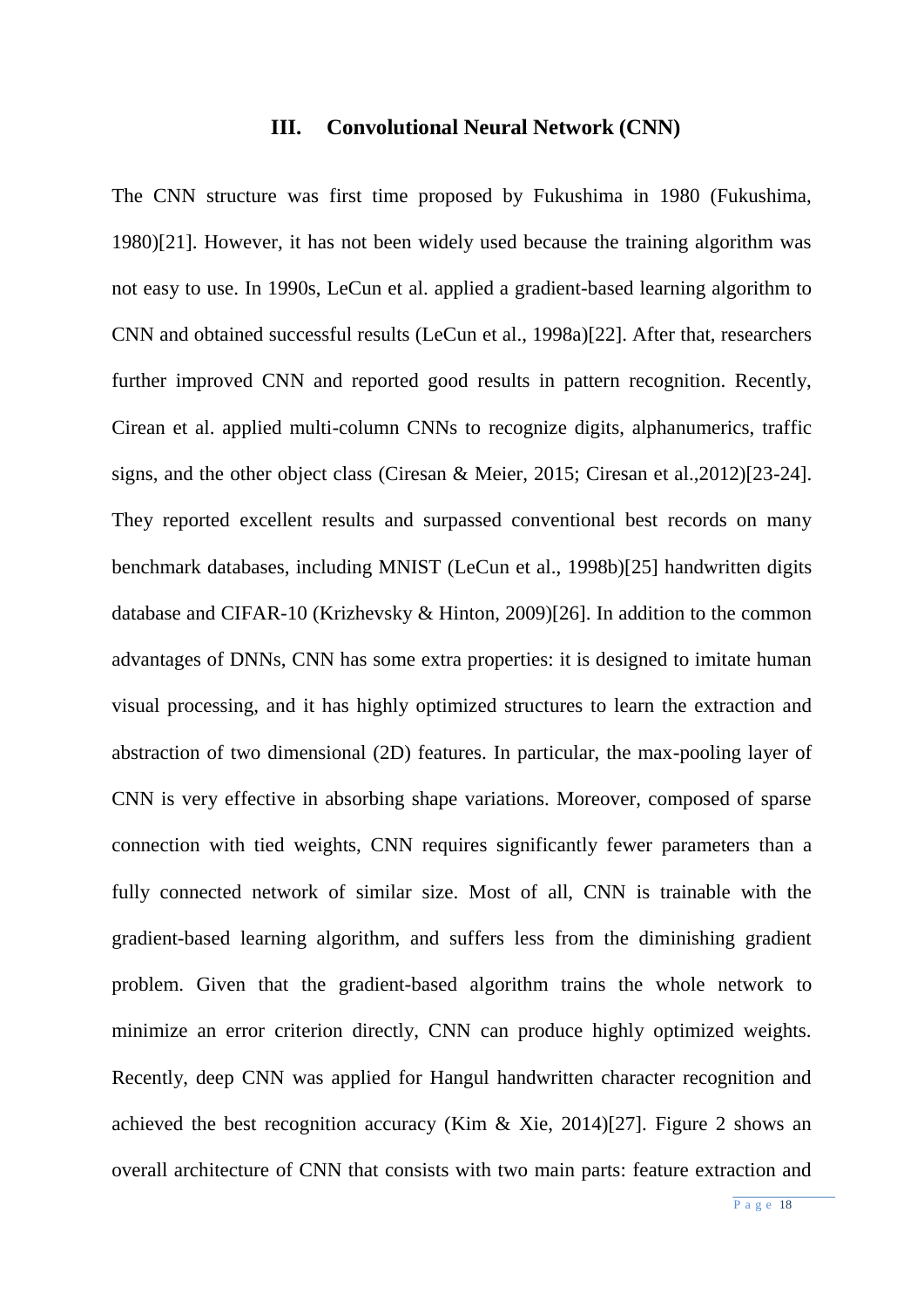classification. In the feature extraction layers, each layer of the network receives the output from its immediate previous layer as its input, and passes the current output as input to the next layer. The CNN architecture is composed with the combination of three types of layers: convolution, max-pooling, and classification. Convolutional layer and max-pooling layer are two types of layers in the low and middle-level of the network. The even numbered layers work for convolution and odd numbered layers work for max-pooling operation. The output nodes of the convolution and max pooling layers are grouped into a 2D plane which is called feature mapping. Each plane of the layer usually derived with the combination of one or more planes of the previous layers. The node of the plane is connected to a small region of each connected planes of the previous layer. Each node of the convolution layer extracts features from the input images by convolution operation on the input nodes. The maxpooling layer abstracts features through average or propagating operation on the input nodes. The higher level features is derived from the propagated feature of the lower level layers. As the features propagate to the highest layer or level, the dimension of the features is reduced depending on the size of the convolutional and max-pooling masks. However, the number of feature mapping usually increased for mapping the extreme suitable features of the input images to achieve better classification accuracy. The outputs of the last feature maps of CNN are used as input to the fully connected network which is called classification layer. In this work, we use the feed-forward neural networks as a classifier in the classification layer, because it has proved better performance compared to some recent works (Mohamed et al., 2012[28]; Nair & Hinton, 2010)[29]. In the classification layer, the desired number of features can be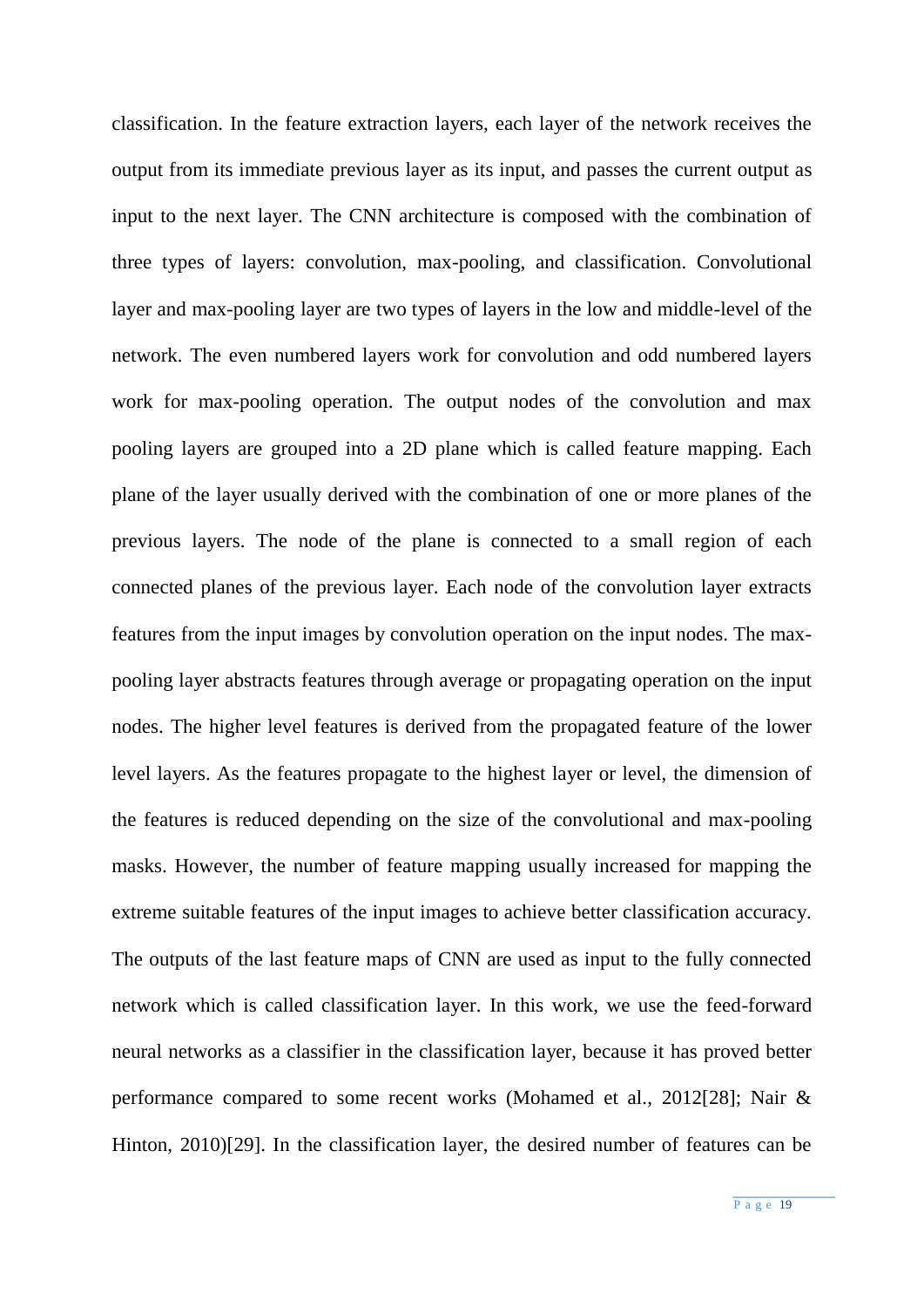obtained using feature selection techniques depending on the dimension of the weight matrix of the final neural network, and then the selected features are set to the classifier to compute confidence of the input images. Based on the highest confidence, the classifier gives outputs for the corresponding classes that the input images belong to. Mathematical details of different layers of CNN are discussed in the following section.

### <span id="page-19-0"></span>**3.1 Convolutional layer**

In this layer, the feature maps of the previous layer are convolved with learnable kernels such as (Gaussian or Gabor). The outputs of the kernel go through linear or non-linear activation functions such as (sigmoid, hyperbolic tangent, softmax, rectified linear, and identity functions) to form the output feature maps. In general, it can be mathematically modeled as

$$
x_j^l = f(\sum_{i \in M_j} x_i^{l-1} k_{ij}^l + b_j^l)
$$

Where  $x_j^l$  the output of the current layer is,  $x_i^{l-1}$  is previous layer outputs,  $x_{ij}^l$  is kernel for present layer, and  $b_j^l$  is the bias for current layer. M<sub>j</sub> represents a selection of input maps. For each output map is given an additive bias *b*. However, the input maps will be convolved with distinct kernels to generate the corresponding output maps. For instant, the output maps of *j* and *k* both are summation over the input *i* which is in particular applied the  $j<sup>th</sup>$  kernel over the input i and takes the summation of its and same operation are being considered for  $k^{\text{th}}$  kernel as well.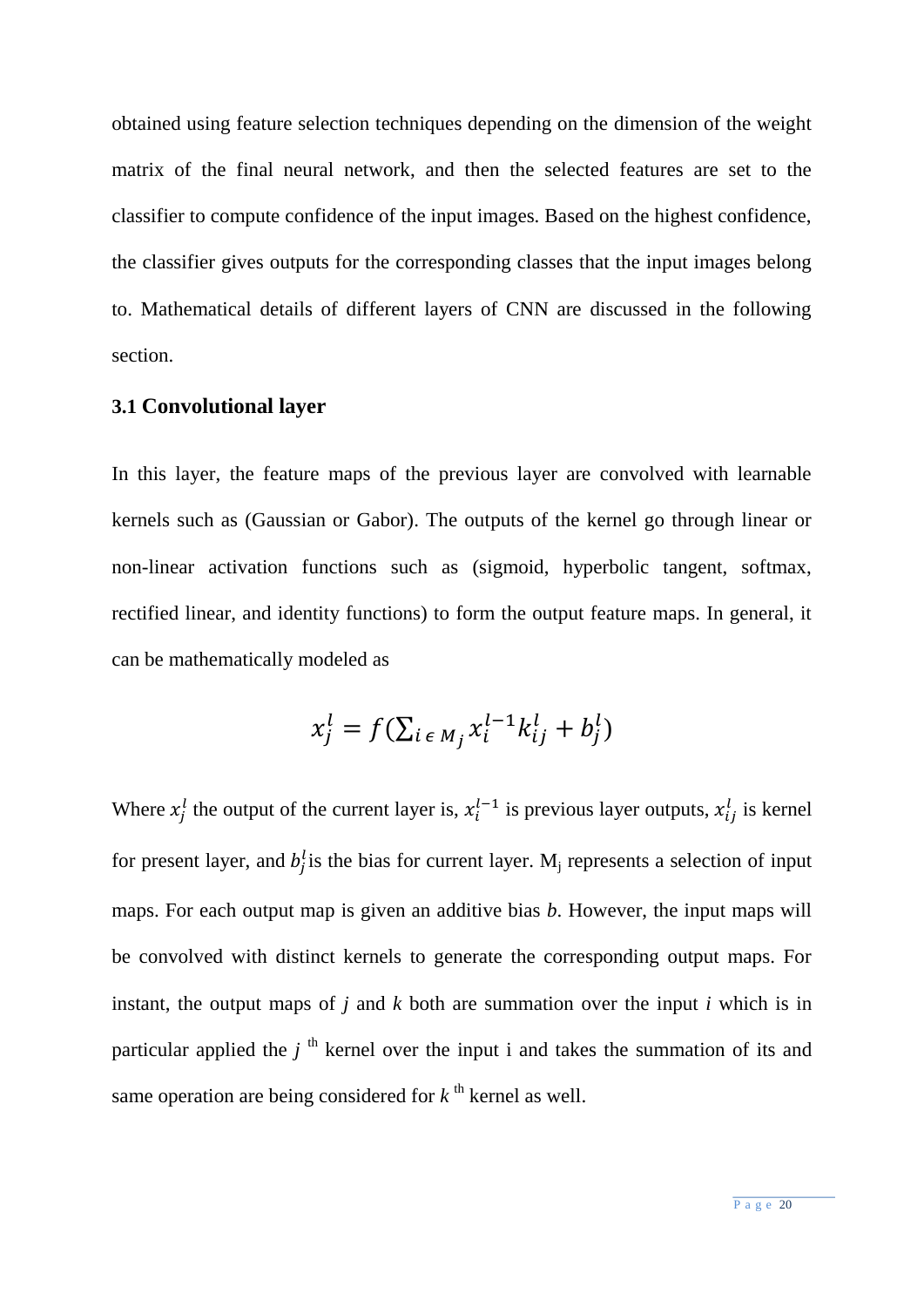# <span id="page-20-0"></span>**3.2 Subsampling layer**

The subsampling layer performs down sampling operation on the input maps. In this layer, the input and output maps do not change. For example, if there are N input maps, then there will be exactly N output maps. Due to the down sampling operation, the size of the output maps will be reduced depending on the size of the down sampling mask. In this experiment,  $2 \times 2$  down sampling mask is used. This operation can be formulated as

$$
x_j^l = f(\beta_j^l \text{down}(x_j^{l-1}) + b_j^l)
$$

Where *down* (·) represents a subsampling function. This function usually sums up over  $n \times n$  block of the maps from the previous layers and selects the average value or the highest values among the  $n \times n$  block maps. Accordingly, the output map dimension is reduced to n times with respect to both dimensions of the feature maps. The output maps finally go through linear or non-linear activation functions.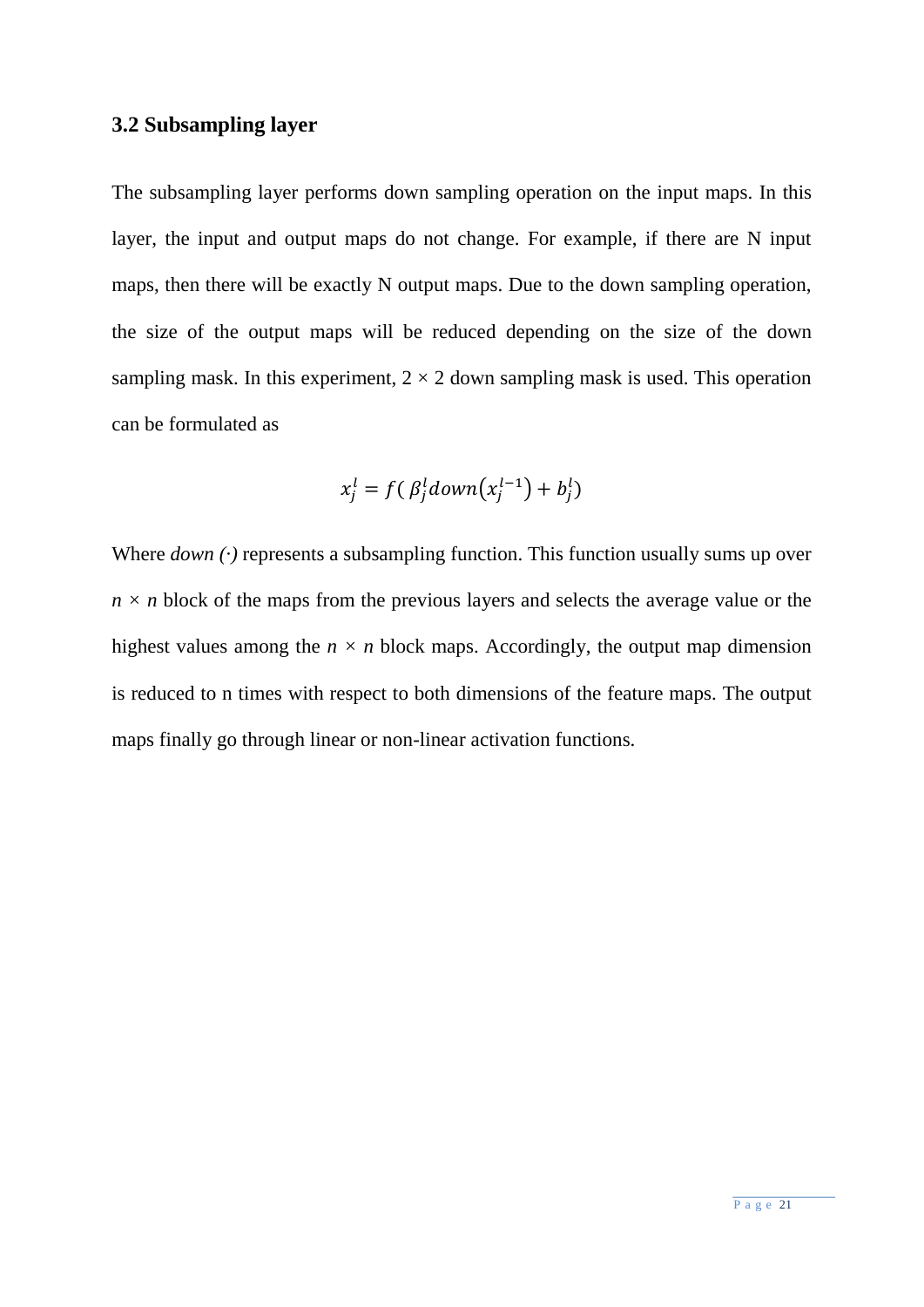#### <span id="page-21-0"></span>**3.3 Classification layer**

This is a fully connected layer which computes the score for each class of the objects using the extracted features from convolutional layer. In this work, the size of the feature map is considered to be 5×5 and a feed-forward neural net is used for classification. As for the activation function, sigmoid function is employed as suggested in most literatures

### <span id="page-21-1"></span>**3.4 CNN with Back-propagation**

<span id="page-21-2"></span>In the Back-propagation steps in CNNs, the filters are updated during the convolutional operation between the convolutional layer and immediate previous layer on the feature maps and the weight matrix of each layer is calculated accordingly.

#### **3.5 CNN with dropout**

The combination of the prediction of different models is a very effective way to reduce test errors (Bell & Koren, 2007; Breiman, 2001)[30-31], but it is computationally expensive for large neural networks that can take several days for training. However, there is a very efficient technique for the combination models named "dropout" (Hinton et al.,2012)[32]. In this model, the outputs of hidden layer neurons are set to be zero if the probability is less than or equal to a certain value, for example 0.5. The neurons that are "dropped out" in the way to forward pass that do not have any impact on BP. Dropout reduces complexity of the network because of co-adaptation of neurons, since one set of neurons are not rely on the presence of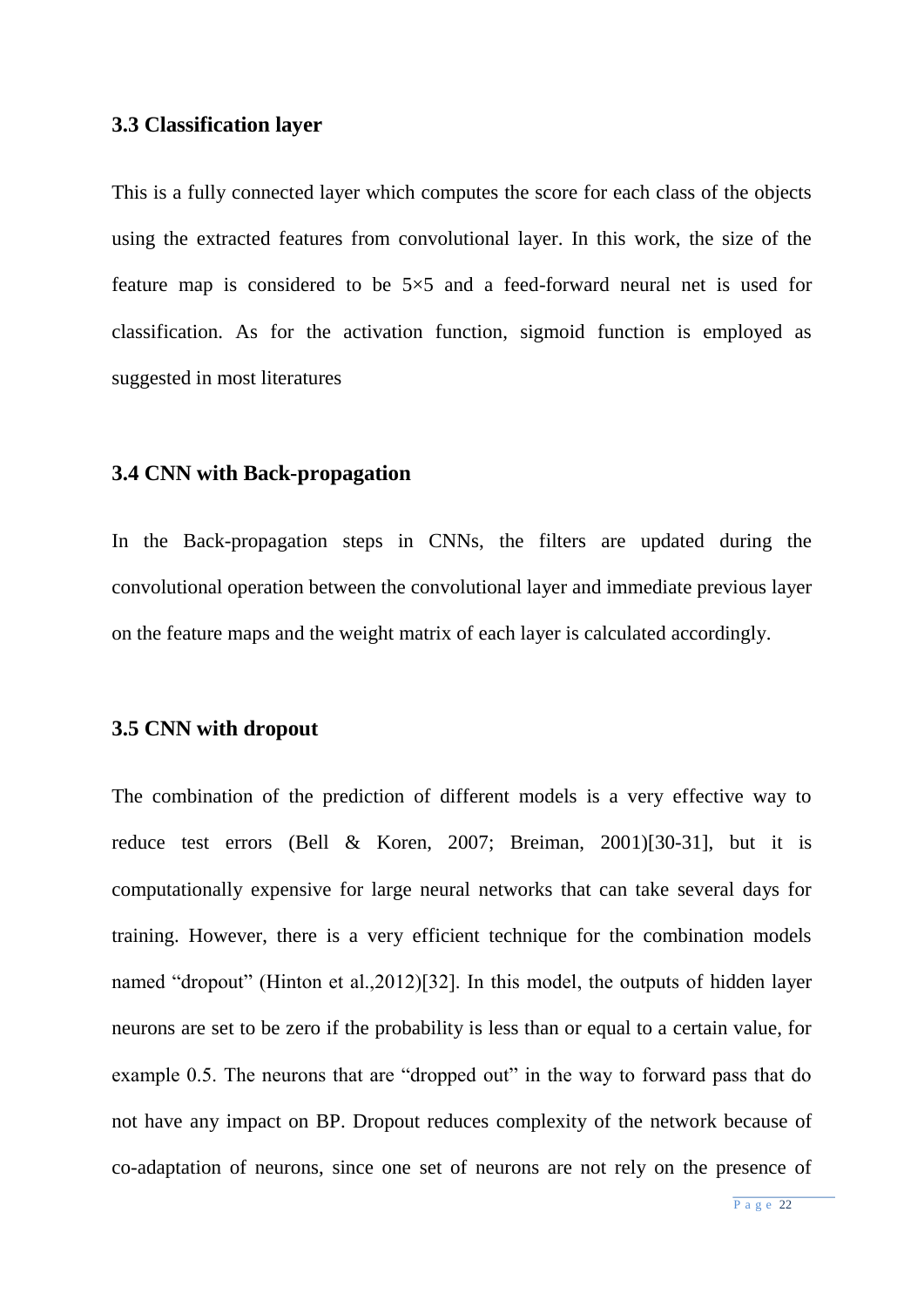another set of neurons. Therefore, it is forced to learn more robust features that are useful in aggregation with many different random subsets of the other neurons. However, one of the drawbacks of the dropout operation is that it may take more iteration to reach the required convergence level. In this work, dropout is applied in the first two fully-connected layers in Fig. 2.



Figure 2. The overall architecture of the CNN used in this work, which includes an input layer, multiple alternating convolution and max-pooling layers, and one fully connected classification layer.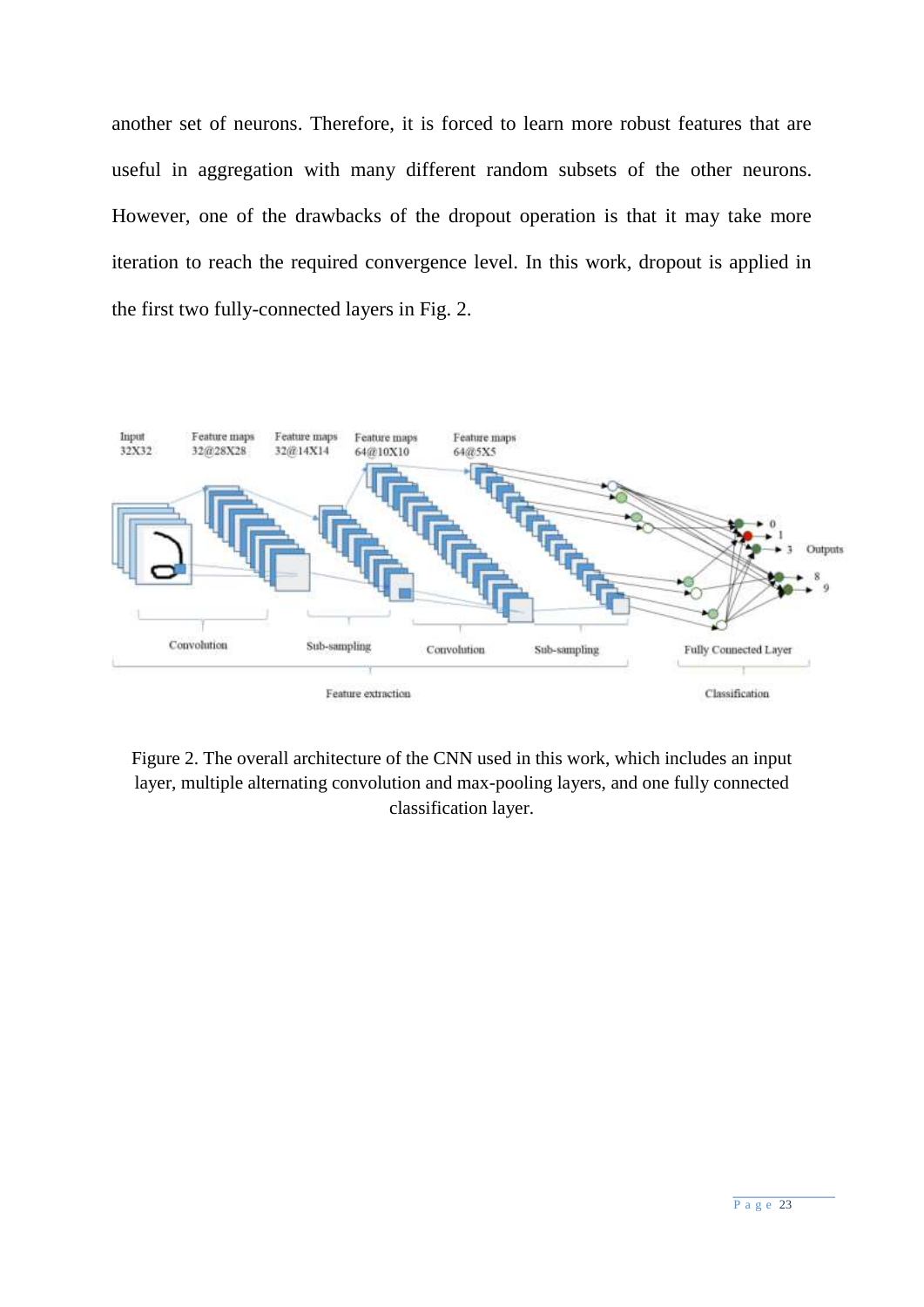#### <span id="page-23-0"></span>**3.6 Number of parameters of CNN**

In this experiment, we used six layers of convolutional neural networks. One input layer, two layers for convolution, two layers for subsampling or pooling and final one layer for classification. The first convolution layer has 6 output mapping and the second one has 12 output mapping. The parameter of convolutional network is calculated according to the following manner:  $32 \times 32$  image is taken as input.

Table-1: Number of parameter for different layers of CNN

| Layer          | <b>Operation of Layer</b> | Number of    | Size of      | Size of | Number of  |
|----------------|---------------------------|--------------|--------------|---------|------------|
|                |                           | feature maps | feature maps | window  | parameters |
| $\mathrm{C}_1$ | Convolution               |              | 28X28        | 5X5     | 156        |
| $S_1$          | Max-Pooling               |              | 14X14        | 2X2     |            |
| C <sub>2</sub> | Convolution               | 12           | 10X10        | 5X5     | 1,872      |
| $S_2$          | Max-Pooling               | 12           | 5X5          | 2X2     |            |
| $F_1$          | <b>Fully Connected</b>    | 300          | 1X1          | N/A     | 93,600     |
| F <sub>2</sub> | Fully connected           | 16           | 1X1          | N/A     | 4,816      |

The output of the convolutional layer is  $28 \times 28$  with 6 feature maps. The size of the filter mask is  $5 \times 5$  for the both convolution layers. The number of parameters are used to learn is  $(5 \times 5 + 1) \times 6 = 156$  and the total number of the first subsampling layer, the number of trainable parameters is 0 and the size of the outputs of subsampling layer is  $14 \times 14$  with 6 feature maps. For second convolutional layer (14-5)+1=10, 10 X 10 with 12 feature map is used and the second sub sampling filter mask size is 2 X 2. The learning parameters for second convolution layer are  $((5 \times 5+1)$  $\times$ 6)  $\times$ 12 = 1,872 and 0 for convolutional and sub-sampling layers, respectively. In the fully connected layer, number of feature maps is an empirically chosen number which is  $5 \times 5 \times 12 = 300$  from the previous max-pooling layer provides outputs with 12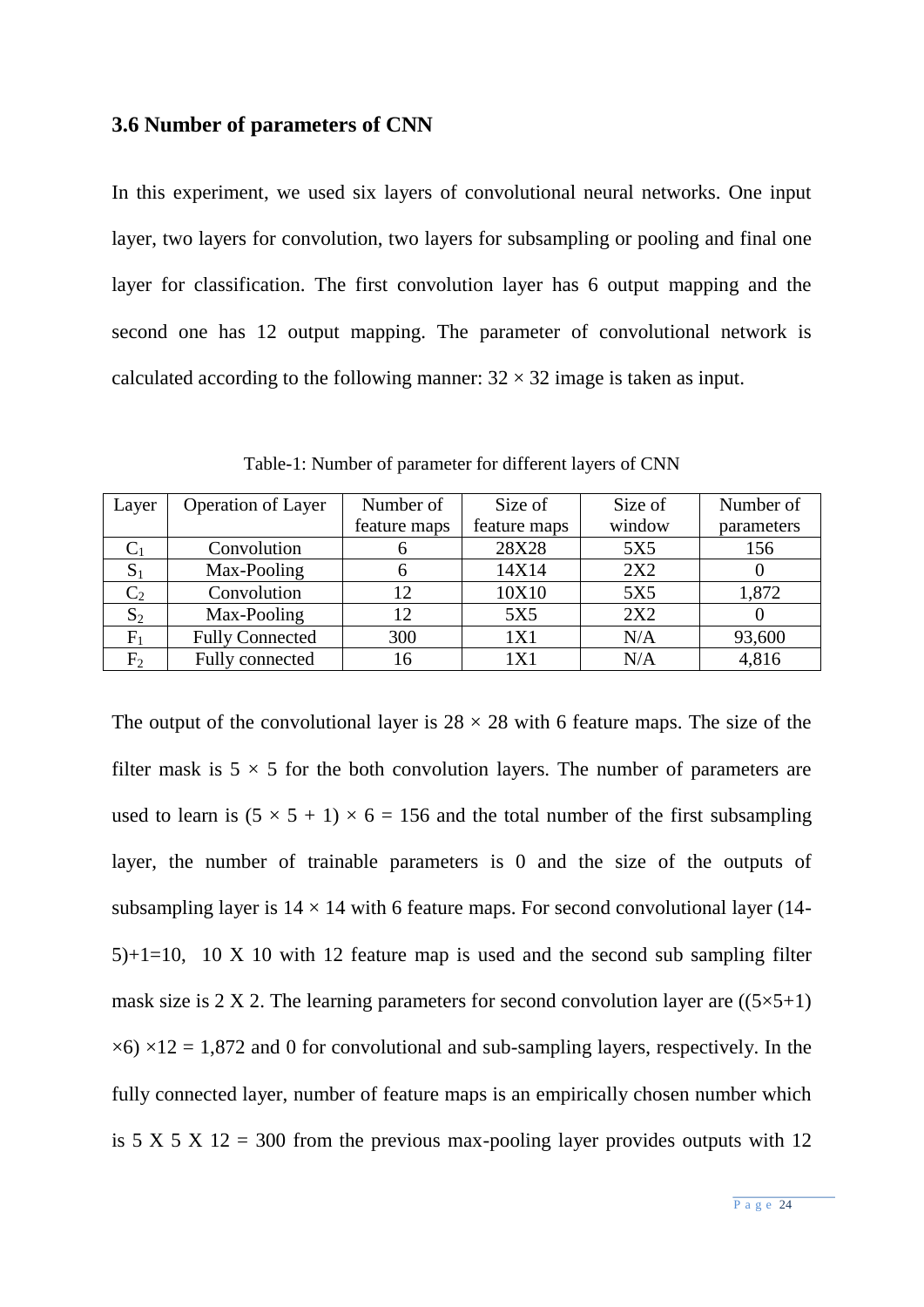maps and  $5 \times 5$  size of output for each input. The number of parameters for the first fully connected layer is:  $300 \times 12 \times (5 \times 5 + 1) = 93,600$ , whereas the amount of the final layer parameter is:  $16 \times (300 + 1) = 4,816$ . Total number of parameters is 1,00,444. All the parameters with respect to the corresponding layers is stated in Table 1, and Fig. 3 illustrates a corresponding feature extraction process in CNN.



Figure 3: Visualization of feature extraction for hand written digit six with CNN.

The number of feature maps does not change in the sub-sampling layer. In addition, these layers do not require any computational parameters. We can observe that the fully connected layers are expensive in term of computational parameters of deep learning approaches compare to convolutional layer.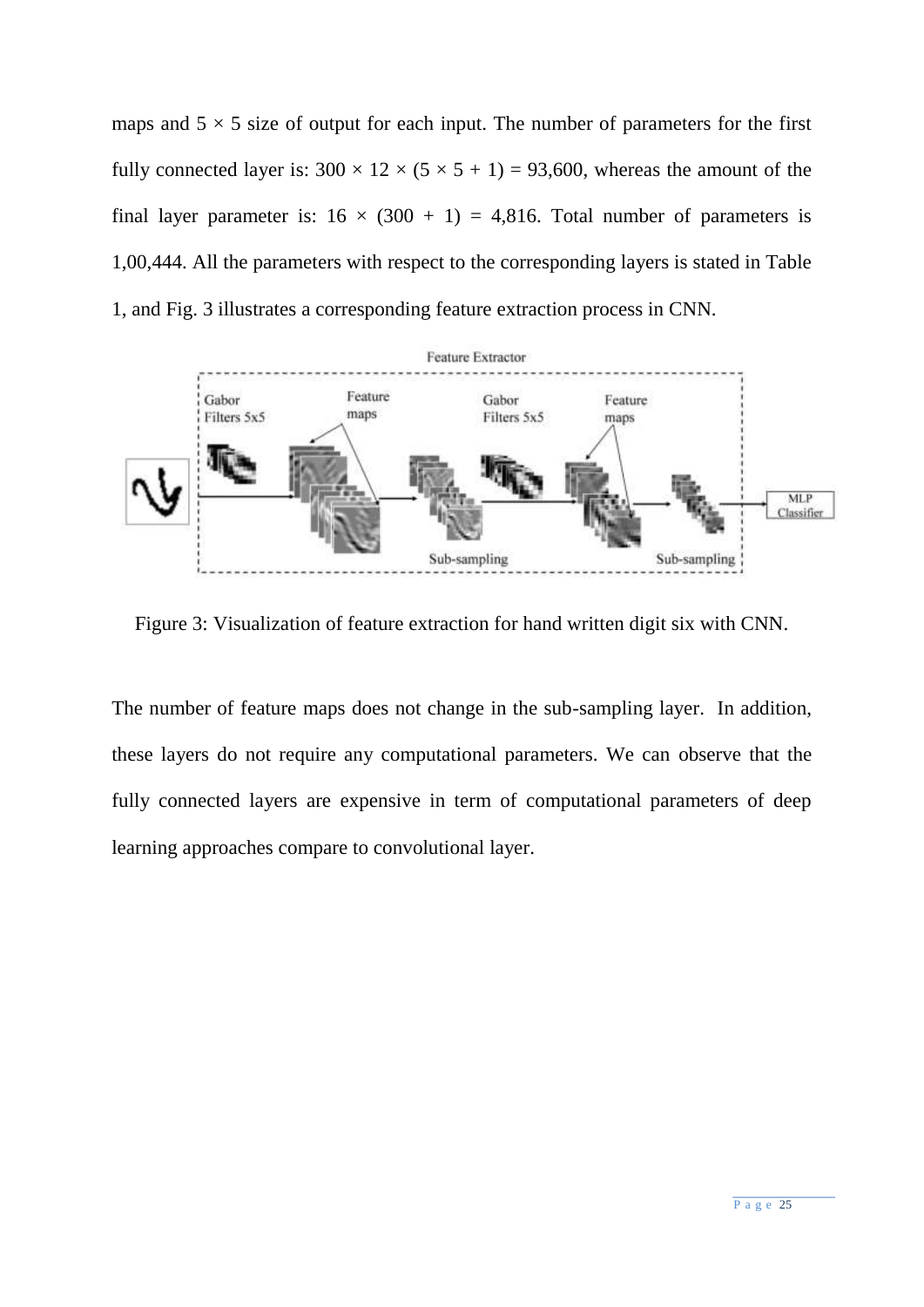#### **IV. Experiment and Result**

#### <span id="page-25-1"></span><span id="page-25-0"></span>**4.1 Environment setup**

We have conducted experiment with our own dataset which contains 1750 number of training samples and 350 number of testing samples. We did not apply any data augmentation or preprocessing steps for preparing this dataset. The entire experiment has been implemented with Matlab version R2015a on window environment with 4 GB RAM.

## <span id="page-25-2"></span>**4.2 Results**

During the experiment, the entire experiment has been run for several times for different combination of training and testing samples. The experimental results are shown in Figure-4(a), 4(b), 4(c), 4(d) respectively. The experimental results are shows the error rate with respect to the number of iteration are considered. Figure 4(a) shows the errors versus iteration curve for 10 epoch. Where one epoch equal to one forward pass and one backward pass of all the training examples. Here the number of iteration has been calculated based on the number samples in training set times with the number of epochs.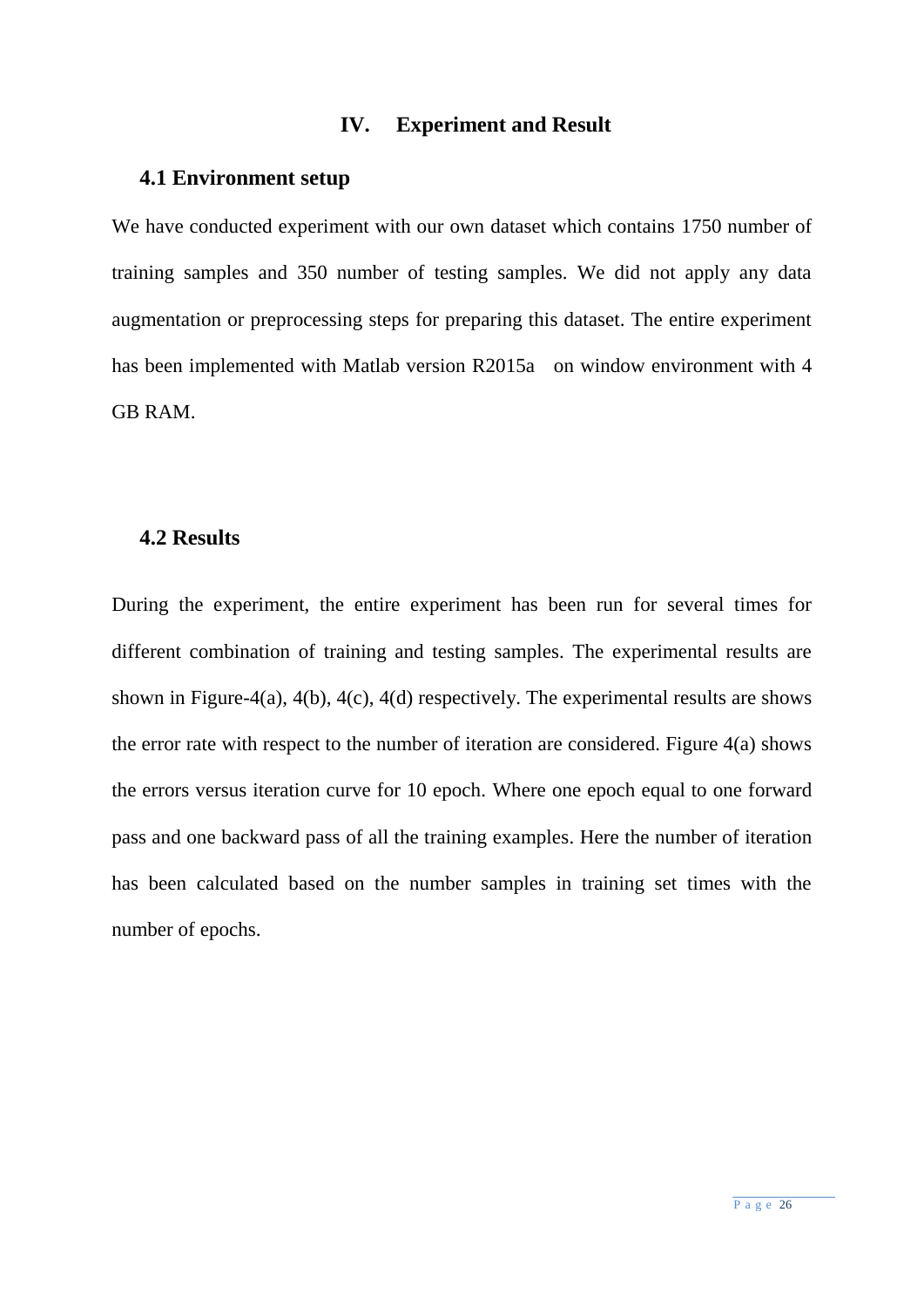

Figure 4(a): Iteration vs Error for 10 Epoch

The following Figure 4(b), 4(c), and 4(c) show the convergence curve for 100, 500, and 1000 epochs respectively.



Figure 4(b): Iteration vs Error for 100 Epoch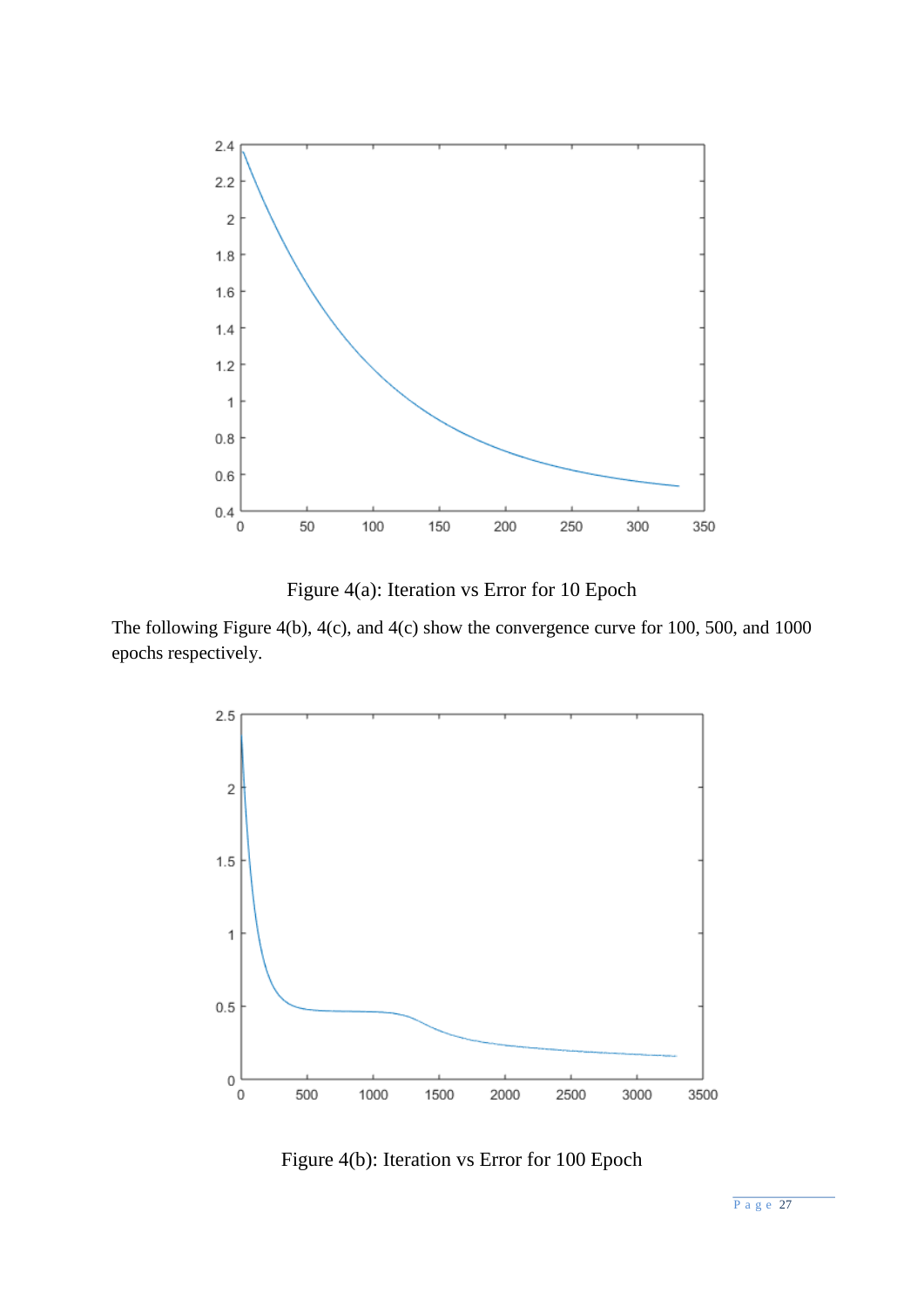From these figures, it can be clearly observed that the performance of the proposed system increases with respect to the number of epochs. As deep learning is a data driven techniques, here we have only uses 1750 number of samples for training the whole system. Therefore, by increasing the number of epoch or iterations we can ensure better learning during training.



Figure 4(c): Iteration vs Error for 500 Epoch

The best convergence behavior can be observed for 1000 number of epochs which is shown in Figure 4(d).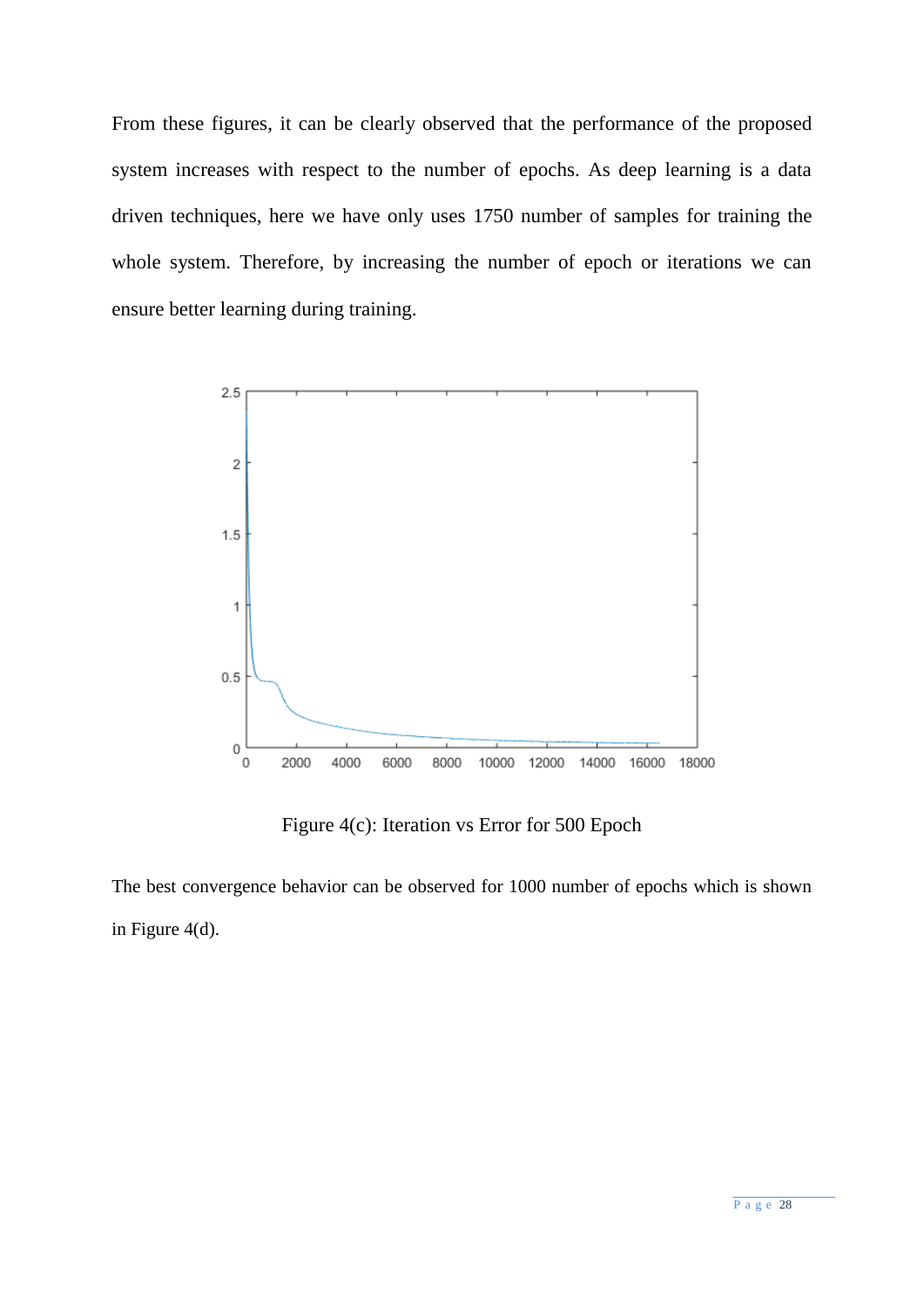

Figure 4(d): Iteration vs Error for 1000 Epoch

Finally, we have tested our proposed techniques with all of the different trained model and observed different performance based on number of inputs sample in the testing phase shown in Figure 4(e). Figure shows Accuracy for different number of test set, column 1, 2, 3, 4 represent system trained with 1300, 1500, 1650, and 1750 number of training sample respectively. We have achieved 88.67% testing accuracy for highest number of training sample which is the highest testing accuracy in this implementation other training samples also shows accuracy of 81.09%, 82.28% respectively. So, it's clearly visible that the number of dataset increases the performance.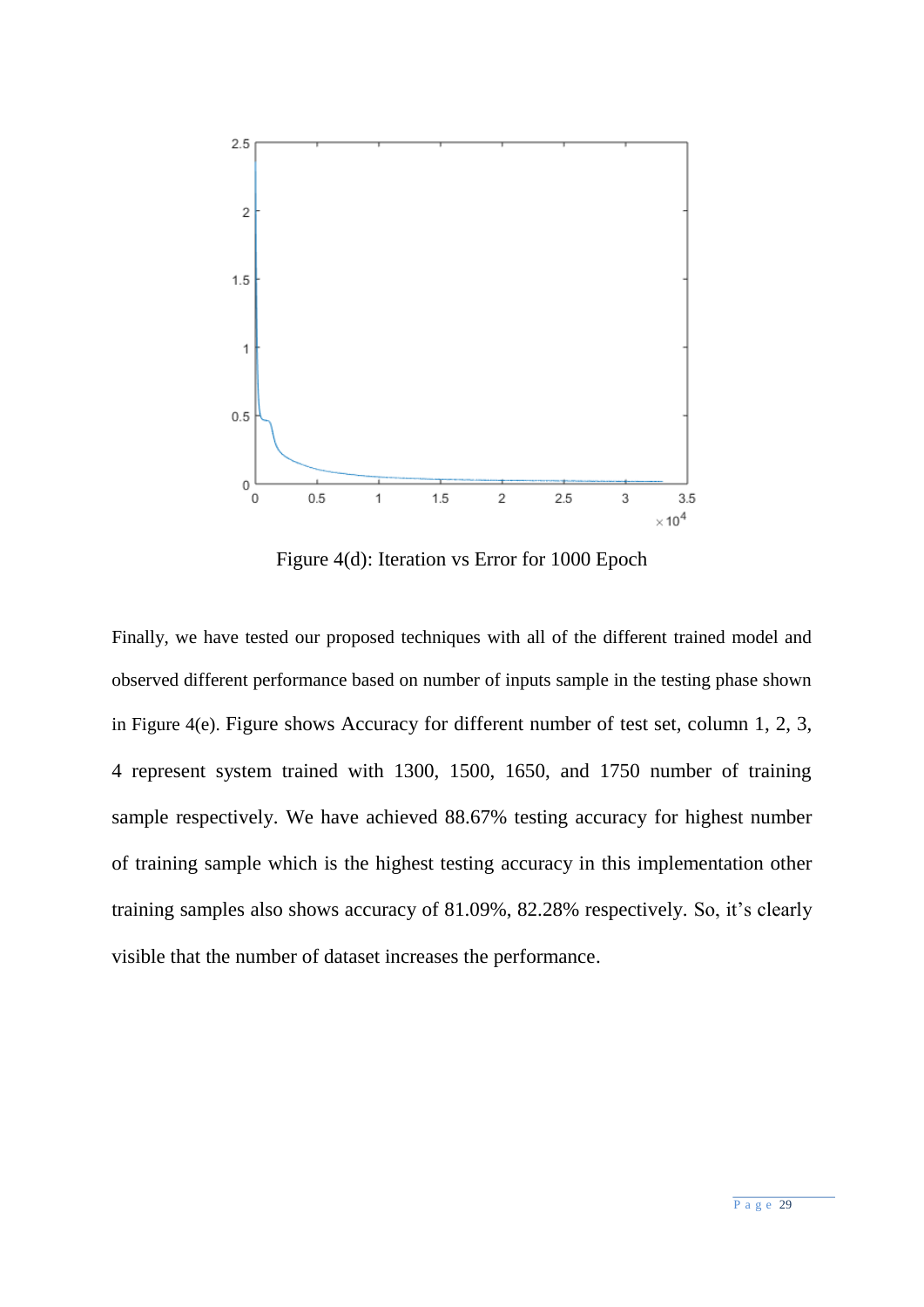

Figure-4(e): Testing accuracy for different number of input samples

| <b>Train Sample</b> | Average<br>time/Epoch | Epoch | Computational<br>Time(Sec) | Accuracy |
|---------------------|-----------------------|-------|----------------------------|----------|
| 1300                | 2.1762                | 100   | 217.62                     | 70       |
| 1300                | 2.37                  | 500   | 1185                       | 81.8181  |
| 1300                | 2.208                 | 1000  | 2208                       | 81.0909  |
| 1500                | 2.6422                | 100   | 264.22                     | 73.428   |
| 1500                | 2.52456               | 500   | 1262.28                    | 82.285   |
| 1500                | 2.64115               | 1000  | 2641.15                    | 82.285   |
| 1650                | 2.835                 | 100   | 283.5                      | 79.33333 |
| 1650                | 2.9672                | 500   | 1483.6                     | 88.66667 |
| 1650                | 2.7625                | 1000  | 2762.5                     | 88       |
| 1750                | 2.874                 | 100   | 287.4                      | 82       |
| 1750                | 3.567                 | 500   | 1783.5                     | 86       |
| 1750                | 2.89                  | 1000  | 2890                       | 88       |

# <span id="page-29-0"></span>**4.3 Computational time**

Table-3: Epoch, Computational time, Accuracy chart

Observing the table-3 we can conclude that large number of dataset and epoch provides better accuracy. However, larger number of epoch takes longer time to produce output.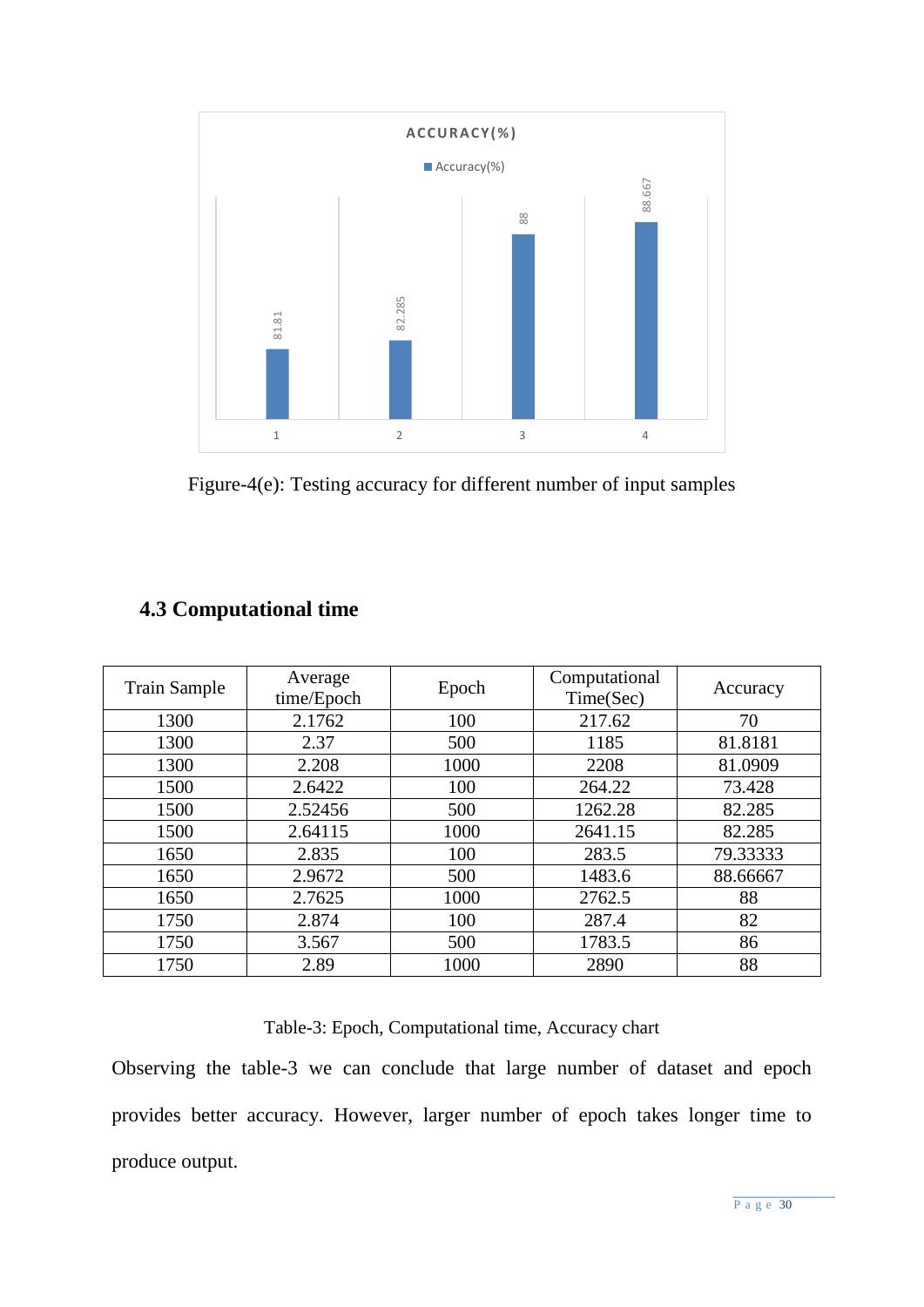### <span id="page-30-0"></span>**4.3 Limitation**

The limitation that was faced for training was due to having smaller memory and computational power. A general purpose computer with 4GB of RAM and core i3 3.2GHz CPU was used to train and test the system. As for our training and simultaneous testing, the memory and computational power requirement was high but due to lack of resources the testing process consume more time.

For using any other proponent or using deeper net the memory needed is much more. If training/testing was done with GPU the time required would be 1/10 fold. For testing with higher number of epoch, we needed 6 hours of continuous testing but if conducted with GPU it would decrease drastically. A large GPU memory surely improves overall system performance.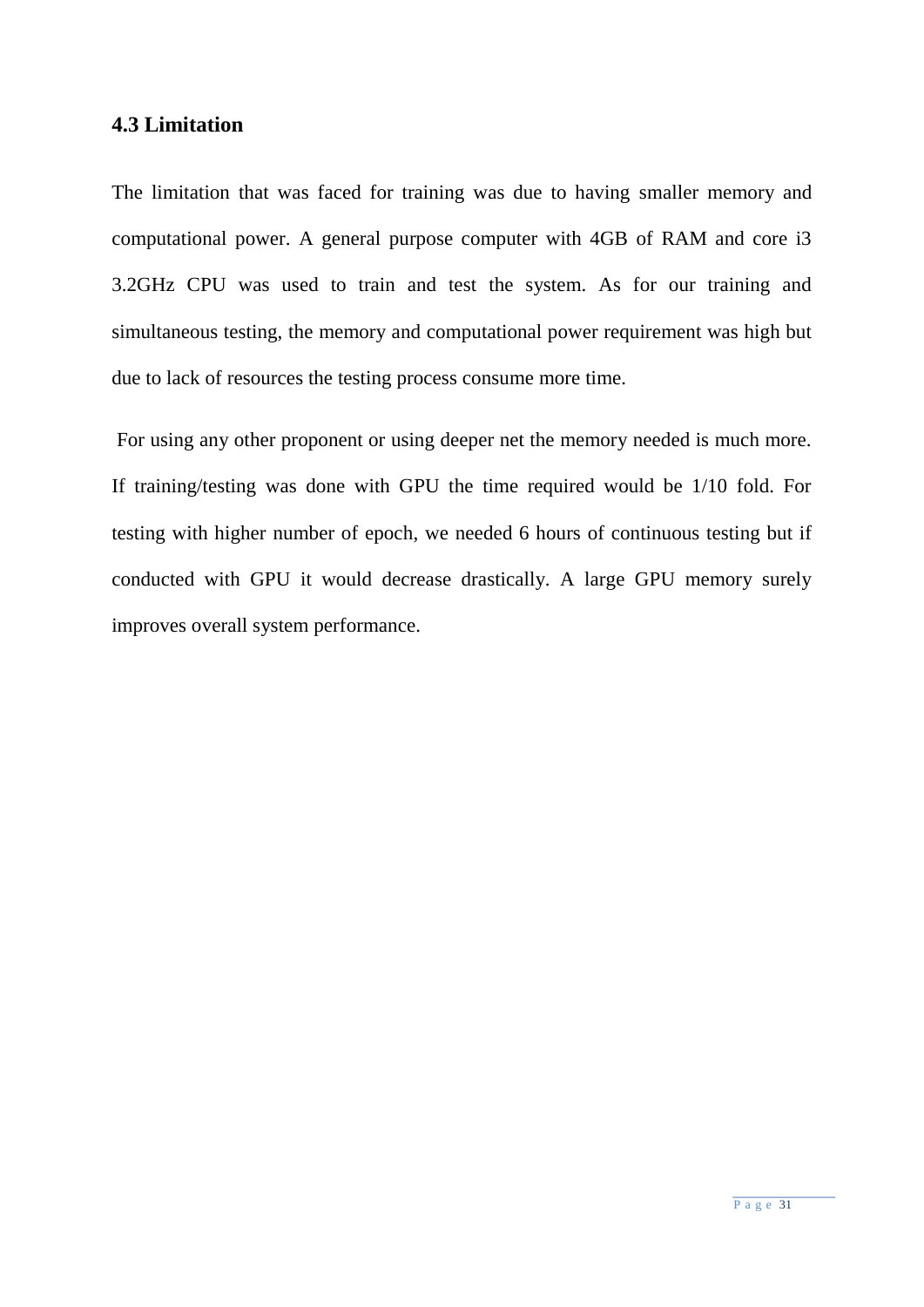#### **V. Conclusion and Discussion**

## <span id="page-31-1"></span><span id="page-31-0"></span>**5.1 Conclusion**

A convolutional neural network is a cornerstone for any recognition task nowadays ranging from classification, object-detection to segmentation. In addition, fully convolutional neural networks are better feature-extractors than their fully connected layer consisting counterparts. Furthermore, the deeper the architecture the better the feature extraction process although not always. Our novel idea was to implement the system for Bangla License Plate Recognition (BLPRS) and show that with CNN is a better approach to obtain better performance. In this implementation, we have achieved around 89% testing accuracy for BLPR. Another contribution of this work is to create a benchmark dataset for BLPRS which will be helpful for implement and evaluated BLPRS in the future for others.

# <span id="page-31-2"></span>**5.2 Future Work**

We are using dataset with 1750 number of samples for training our system, we have planned to increase the number of train samples to improve system performance. Moreover, our Convolutional Neural Network (CNN) which consists of 6 layers including fully connected layers and with only 6 and 12 feature maps in two convolution layers respectively. The performance of this proposed license place recognition will be increase with higher number of features maps and more layers which one of the future direction of this work.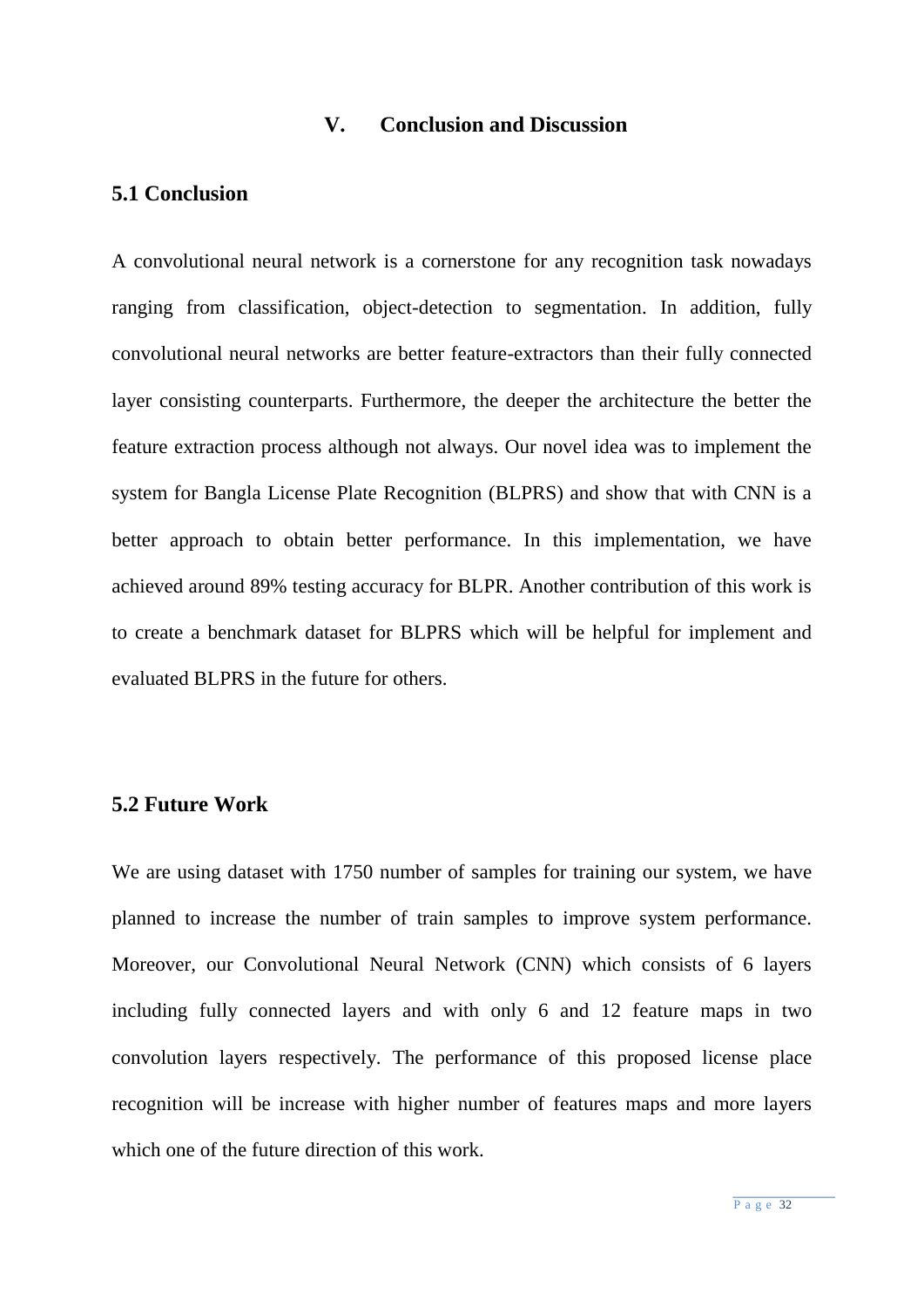## <span id="page-32-0"></span>**References**

- [1] Schmidhuber, Jürgen. "Deep learning in neural networks: An overview." Neural networks 61 (2015): 85-117
- [2] Krizhevsky, Alex, Ilya Sutskever, and Geoffrey E. Hinton. "ImageNet classification with deep convolutional neural networks." Advances in neural information processing systems. 2012
- [3] Du, Shan, et al. "Automatic license plate recognition (ALPR): A state-of-theart review." IEEE Transactions on circuits and systems for video technology 23.2 (2013): 311-325.
- [4] Abdullah, Siti Norul Huda Sheikh, et al. "Comparison of feature extractors in license plate recognition." Modelling & Simulation, 2007. AMS'07. First Asia International Conference on. IEEE, 2007.
- [5] Hsieh, Ching Tang, and Yu-Shan Juan. "Wavelet transform based license plate detection for cluttered scene." WSEAS Transactions on Computers 4.1 (2005): 40-44.
- [6] Sulehria, Humayun Karim, Danish Irfan Ye Zhang, and Atif Karim Sulehria. "Vehicle number plate recognition using mathematical morphology and neural networks." WSEAS Transactions on Computers 7 (2008).
- [7] Sulehria, Humayun K., Ye Zhang, and Danish Irfan. "Mathematical Morphology Methodology for Extraction of Vehicle Number Plates." International journal of computers 1.3 (2007): 69-73.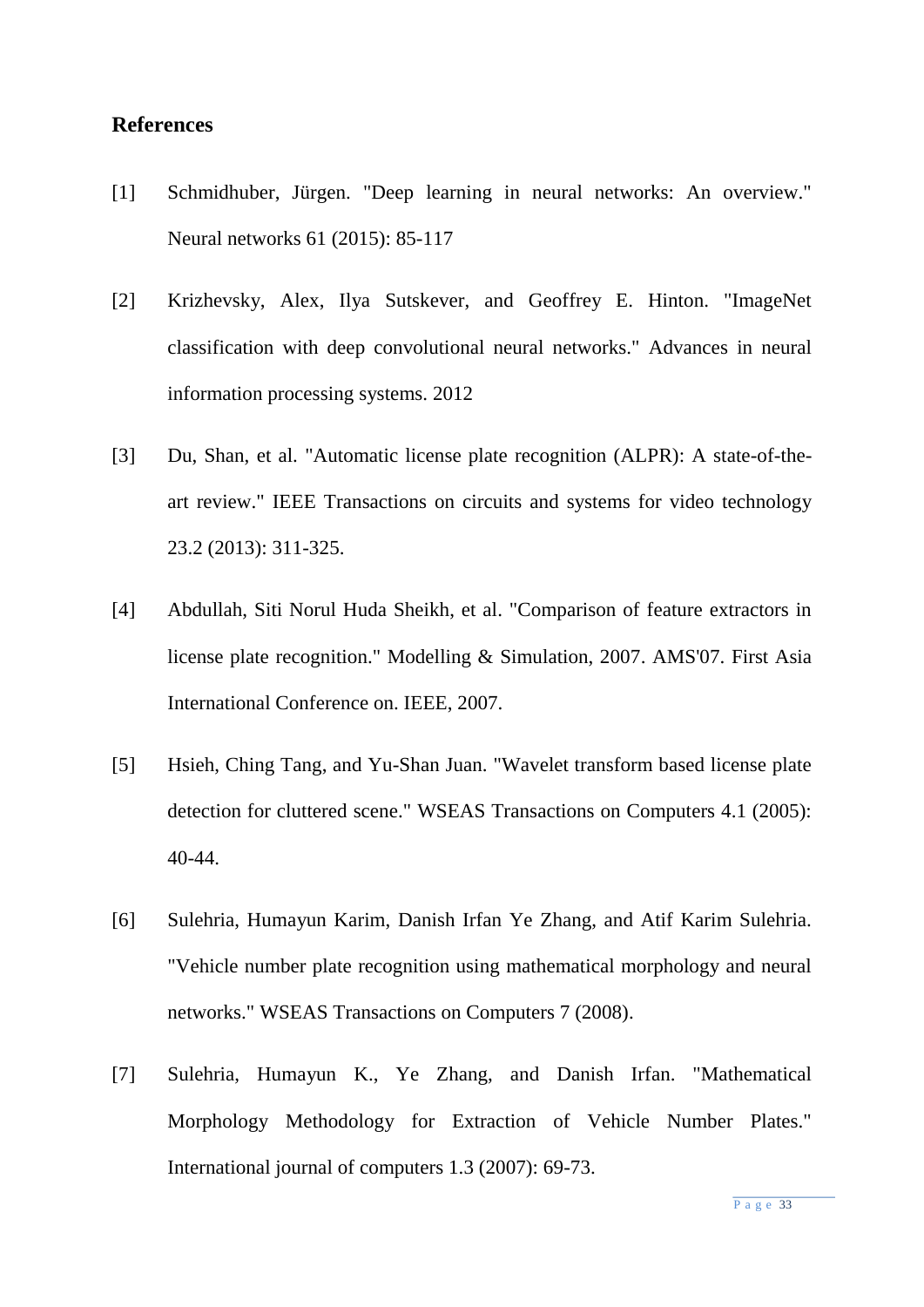- [8] Villegas, Osslan Osiris Vergara, et al. "License plate recognition using a novel fuzzy multilayer neural network." International journal of computers 3.1 (2009): 31-40.
- [9] M. Alom, P. Sidike, T. Taha and V. Asari, "Handwritten Bangla Digit Recognition Using Deep Learning", *https://www.researchgate.net*, 2017.
- [10] "License Plate Detection and Recognition Using a Dual-Camera Module in a Large Space - IEEE Conference Publication", Ieeexplore.ieee.org, 2017. [Online]. Available: http://ieeexplore.ieee.org/document/4373505/.
- [11] Gabriel Resende Gonçalves, David Menotti, William Robson Schwartz, "License plate recognition based on temporal redundancy", *Intelligent Transportation Systems (ITSC) 2016 IEEE 19th International Conference on*, pp. 2577-2582, 2016, ISSN 2153-0017.
- [12] R. A. Baten, Z. Omair and U. Sikder, "Bangla license plate reader for metropolitan cities of Bangladesh using template matching," *8th International Conference on Electrical and Computer Engineering*, Dhaka, 2014, pp. 776- 779.
- [13] Junghwan Pyo, Jiwon Bang, Yongjin Jeong, "Front collision warning based on vehicle detection using CNN", *SoC Design Conference (ISOCC) 2016 International*, pp. 163-164, 2016.
- [14] Pitchakorn Wongta, Thananop Kobchaisawat, Thanarat H. Chalidabhongse, "An automatic bus route number recognition", *Computer Science and Software*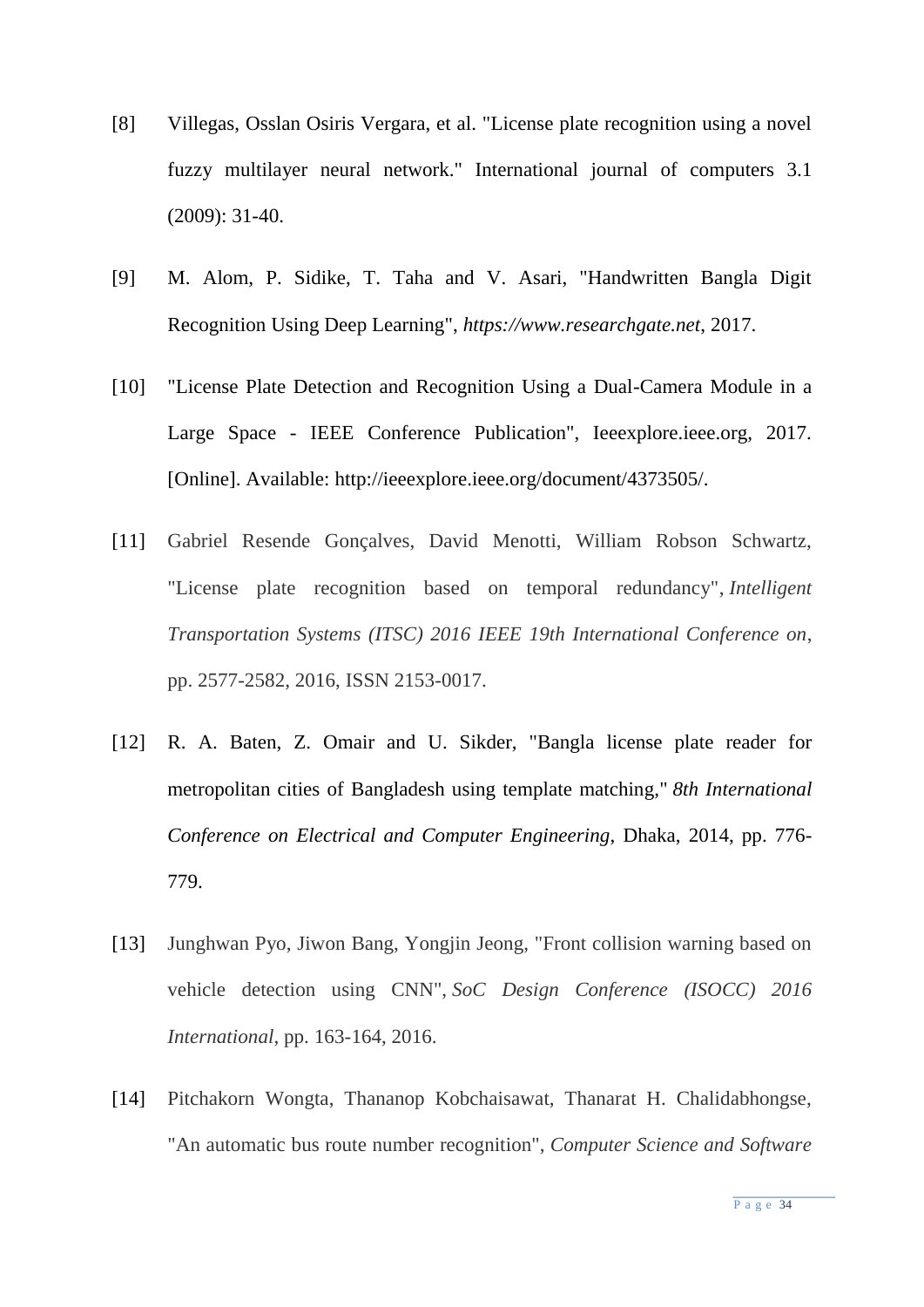*Engineering (JCSSE) 2016 13th International Joint Conference on*, pp. 1-6, 2016.

- [15] O. Bulan, V. Kozitsky, P. Ramesh and M. Shreve, "Segmentation- and Annotation-Free License Plate Recognition With Deep Localization and Failure Identification," in *IEEE Transactions on Intelligent Transportation Systems*, vol. 18, no. 9, pp. 2351-2363, Sept. 2017.
- [16] Jonathan Lwowski, Prasanna Kolar, Patrick Benavidez, Paul Rad, John J. Prevost, Mo Jamshidi, "Pedestrian detection system for smart communities using deep Convolutional Neural Networks", *System of Systems Engineering Conference (SoSE) 2017 12th*, pp. 1-6, 2017.
- [17] Andrew Boles, Paul Rad, "Voice biometrics: Deep learning-based voiceprint authentication system", *System of Systems Engineering Conference (SoSE) 2017 12th*, pp. 1-6, 2017.
- [18] Nicolas Gallardo, Nicholas Gamez, Paul Rad, Mo Jamshidi, "Autonomous decision making for a driver-less car", *System of Systems Engineering Conference (SoSE) 2017 12th*, pp. 1-6, 2017.
- [19] S. Lee, K. Son, H. Kim and J. Park, "Car plate recognition based on CNN using embedded system with GPU," *2017 10th International Conference on Human System Interactions (HSI)*, Ulsan, 2017, pp. 239-241.
- [20] J. Špaňhel, J. Sochor, R. Juránek, A. Herout, L. Maršík and P. Zemčík, "Holistic recognition of low quality license plates by CNN using track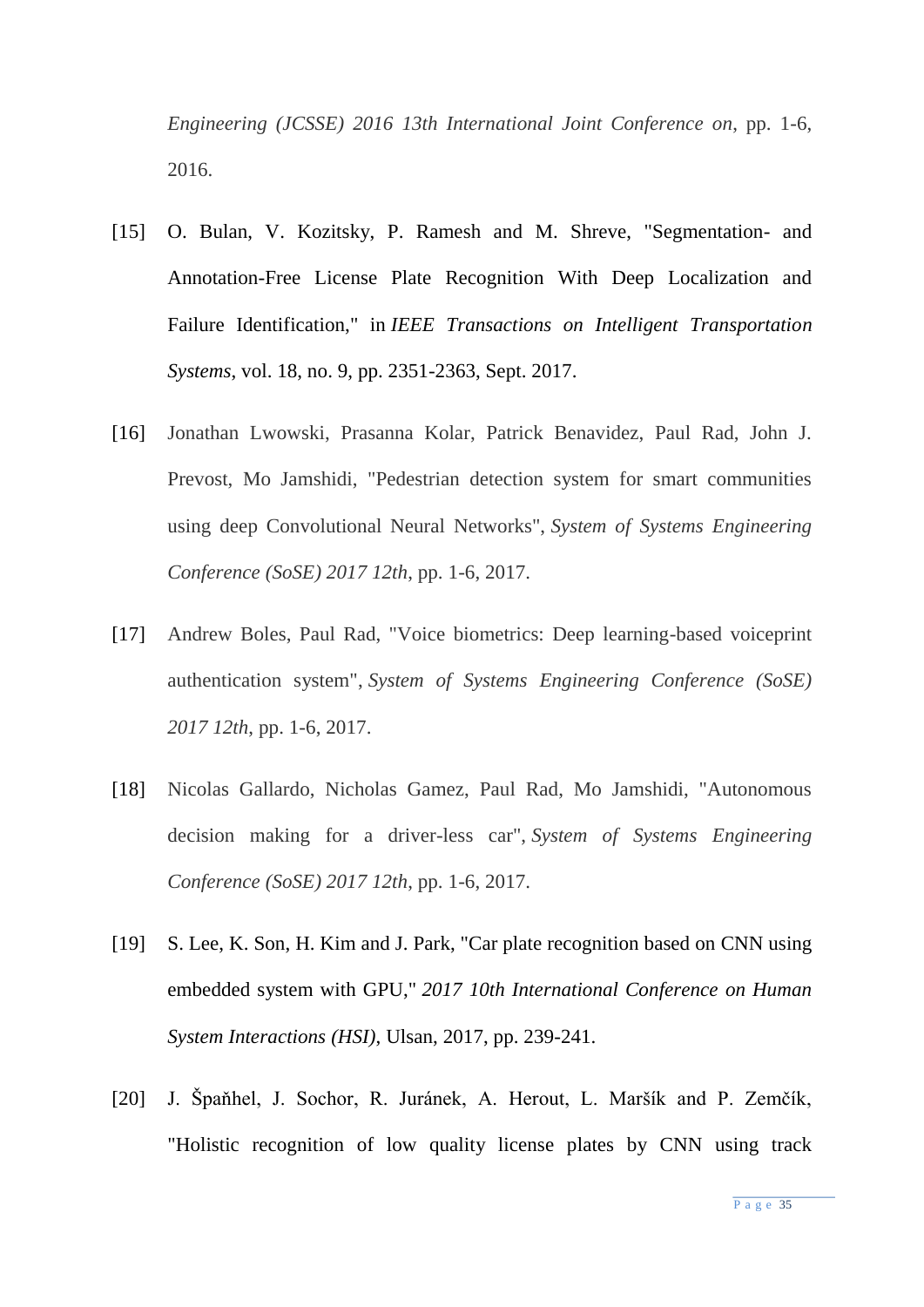annotated data," *2017 14th IEEE International Conference on Advanced Video and Signal Based Surveillance (AVSS)*, Lecce, 2017, pp. 1-6.

- [21] Fukushima, Kunihiko. Neocognitron: A self-organizing neural network model for a mechanism of pattern recognition unaffected by shift in position. Biological cybernetics, 36(4):193–202, 1980.
- [22] LeCun, Yann, Bottou, Leon, Bengio, Yoshua, and Haffner, ´ Patrick. Gradientbased learning applied to document recognition. Proceedings of the IEEE, 86(11):2278– 2324, 1998a
- [23] Ciresan, D. and Meier, U. Multi-column deep neural networks for offline handwritten chinese character classi- fication. In International Joint Conference on Neural Networks (IJCNN), pp. 1–6, July 2015.
- [24] Ciresan, Dan, Meier, Ueli, and Schmidhuber, Jurgen. ¨ Multi-column deep neural networks for image classification. In IEEE Conference on Computer Vision and Pattern Recognition (CVPR), pp. 3642–3649. IEEE, 2012.
- [25] LeCun, Yann, Bottou, Leon, Bengio, Yoshua, and Haffner, 'Patrick. Gradientbased learning applied to document recognition. Proceedings of the IEEE, 86(11):2278– 2324, 1998b
- [26] Krizhevsky, Alex and Hinton, Geoffrey. Learning multiple layers of features from tiny images, 2009.